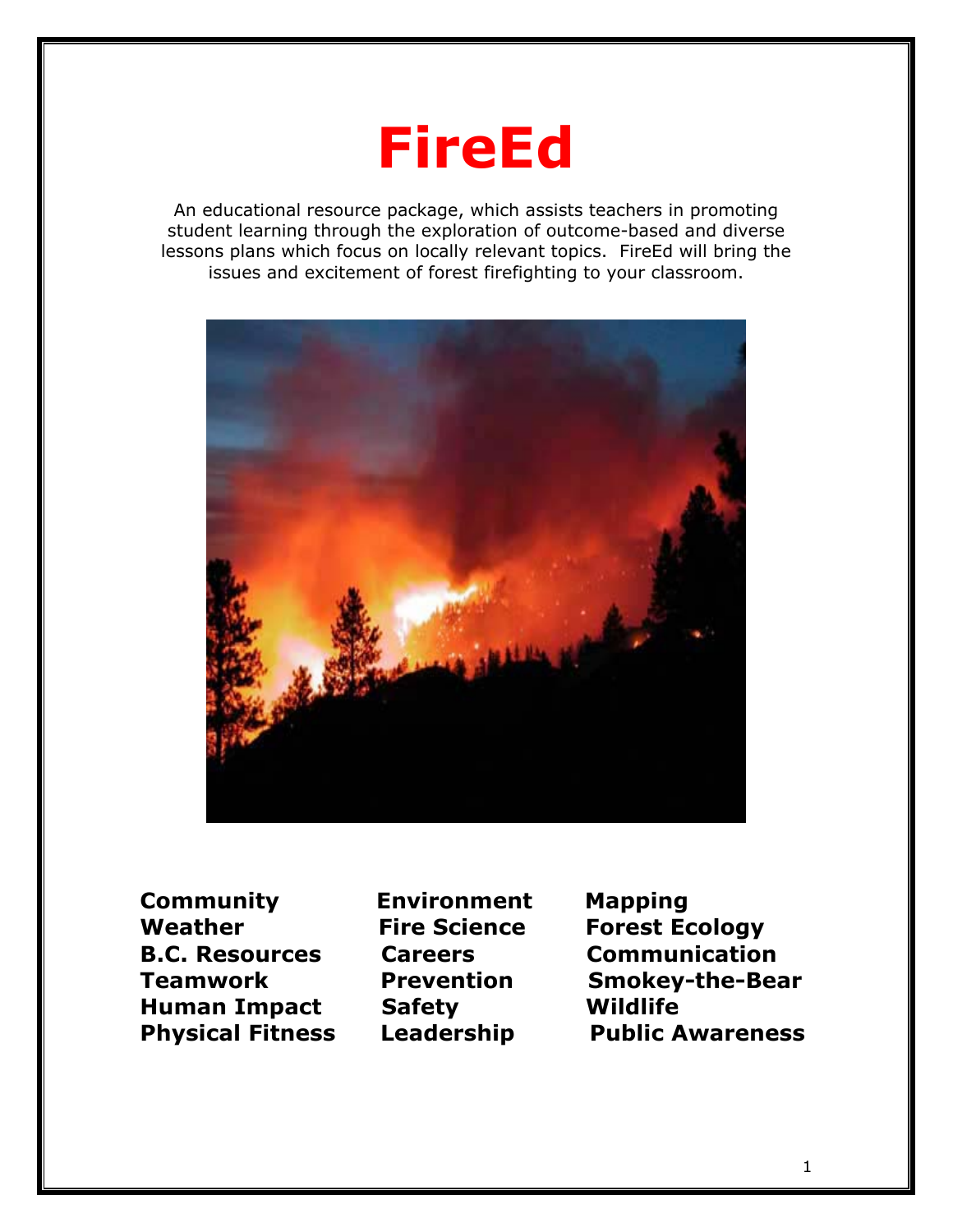# **FireEd Learning From B.C.'s Forest Firefighters**



## **Introduction**

Each summer, young men and women from across the province come together to accept the immense task of protecting the communities and valuable forests of British Columbia from the devastation of wildfire. They are B.C.'s forest firefighters. Their work is extremely challenging and demands strength of character, in addition to a high level of physical and technical training. Firefighters take great pride in their commitment to this task, leaving friends, family and the comforts of home behind for grueling work in the hot summer months.

In the past, these firefighters have traveled to the remote and inspiring wilderness of B.C.'s uninhabited regions to protect the natural resources and wildlife of our province from the annual cycle of summer forest fires caused by lighting, industry and sadly, by human carelessness. Today, much has changed for our province's forest firefighters. Now, as community development and recreational pursuits spread further into B.C.'s forests and wilderness, firefighters find themselves not only battling to save trees, but to help prevent the destruction of homes and save lives.

Following last season's exhausting battle with the fires which plagued many of B.C.'s communities, two crews, the Coastal and the Valhalla Unit Crews, developed an education package to be used in classrooms across the province to inform and inspire children with respect to wildfire. With the support of FORED BC, the non-profit conservation education charity that manages these crews, and the Ministry of Forests, these professional wild land firefighters worked together to contribute their years of experience, knowledge and passion regarding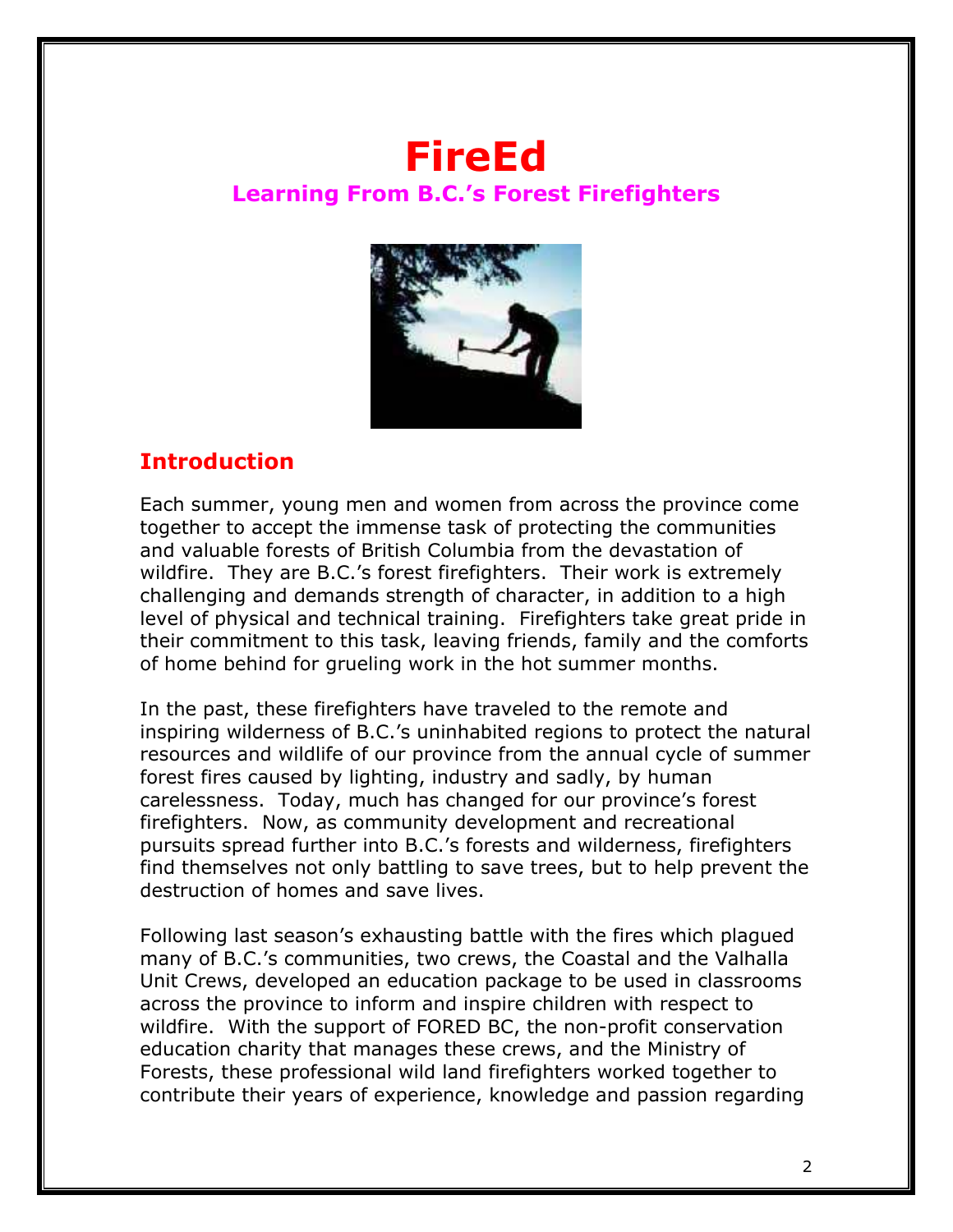the field of firefighting to this project. The following package of information and activities is the result of their efforts. The development team included a certified B.C. school teacher and two senior crew leaders with over twenty years of firefighting to their credit.

As they have for many years, the firefighters of the Coastal and Valhalla Unit Crews also volunteer their time as classroom speakers throughout BC, answering questions, displaying equipment and sharing their knowledge of fire prevention and suppression – making the learning experience "real". They are also fully prepared to help teachers conduct the enclosed lessons. As positive and influential role models for children, these young men and women are capable of motivating students and leaving a lasting impression upon those eager to learn. Students will also delve into the exciting career possibilities in forest firefighting, not for the feint of heart. In fact, crewmembers have often been told they're heroes for doing this kind of work, but they take this in stride.

Please consider this educational package as an appropriate learning opportunity for your students and one that will enhance your teaching objectives. Please contact us via the email address education@foredbc.org if you have any questions or to determine if local Unit Crew firefighters are available to come to your classroom.

Have a safe summer,

Sandra Ulmer Classroom Teacher/B.C. Unit Crew Firefighter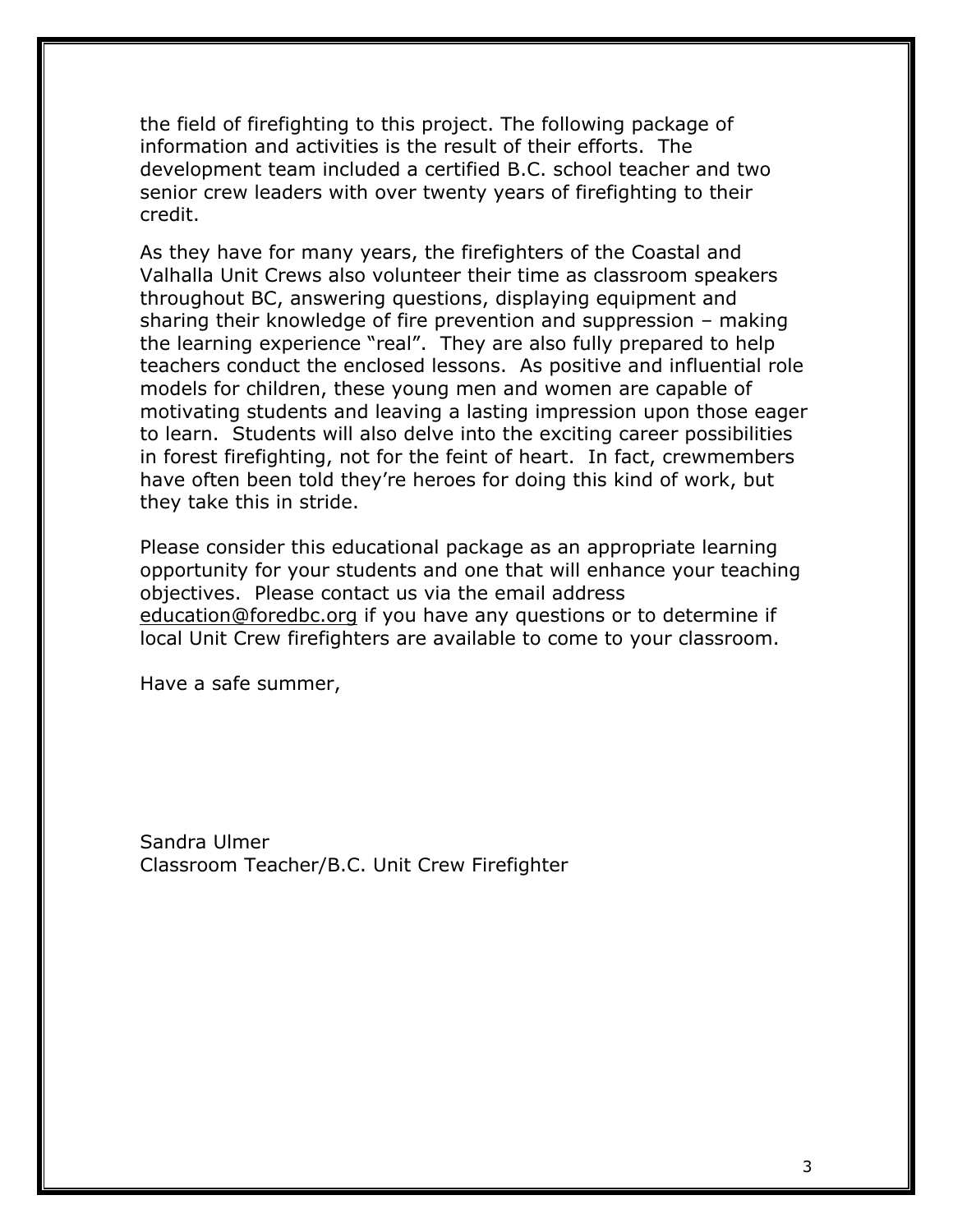# Acknowledgements



Photo: Noel Hendrickson

## This FireEd package has been made available with the support and assistance of the following individuals:

**Paul Miller –** Crewleader, Coastal Unit Crew **Justin Mulcahy –** Crewleader, Valhalla Unit Crew **Sandra Ulmer –** Crewmember, Coastal Unit Crew & Teacher, York House School



**Noel Hendrickson** – former wildland firefighter, professional photographer and co-creator of the book, "Coming Through Fire: The Wildland Firefighter Experience" **(visit: www.hendricksonphoto.com)**

**Kerry Brewer -** Fire Operations Specialist, Preparedness - BCMoF

**Ross Wilde -** Fire Operations Specialist, Detection/Prevention - BCMoF

**Jim Price -** Superintendent, Fire Preparedness & Operations - BCMoF

#### . Ministry Home

**. Government of British Columbia** 

**Ministry of Fores** 

## **Protection Branch**

#### **-Vancouver Foundation grant for FOREST CONSERVATION**



**Cheryl Ziola** – President of FORED BC and FireEd project Editor

*Additional thanks to all the members, past and present, of the Coastal and Valhalla Unit Crews – for all your sacrifice, dedication and hard work.*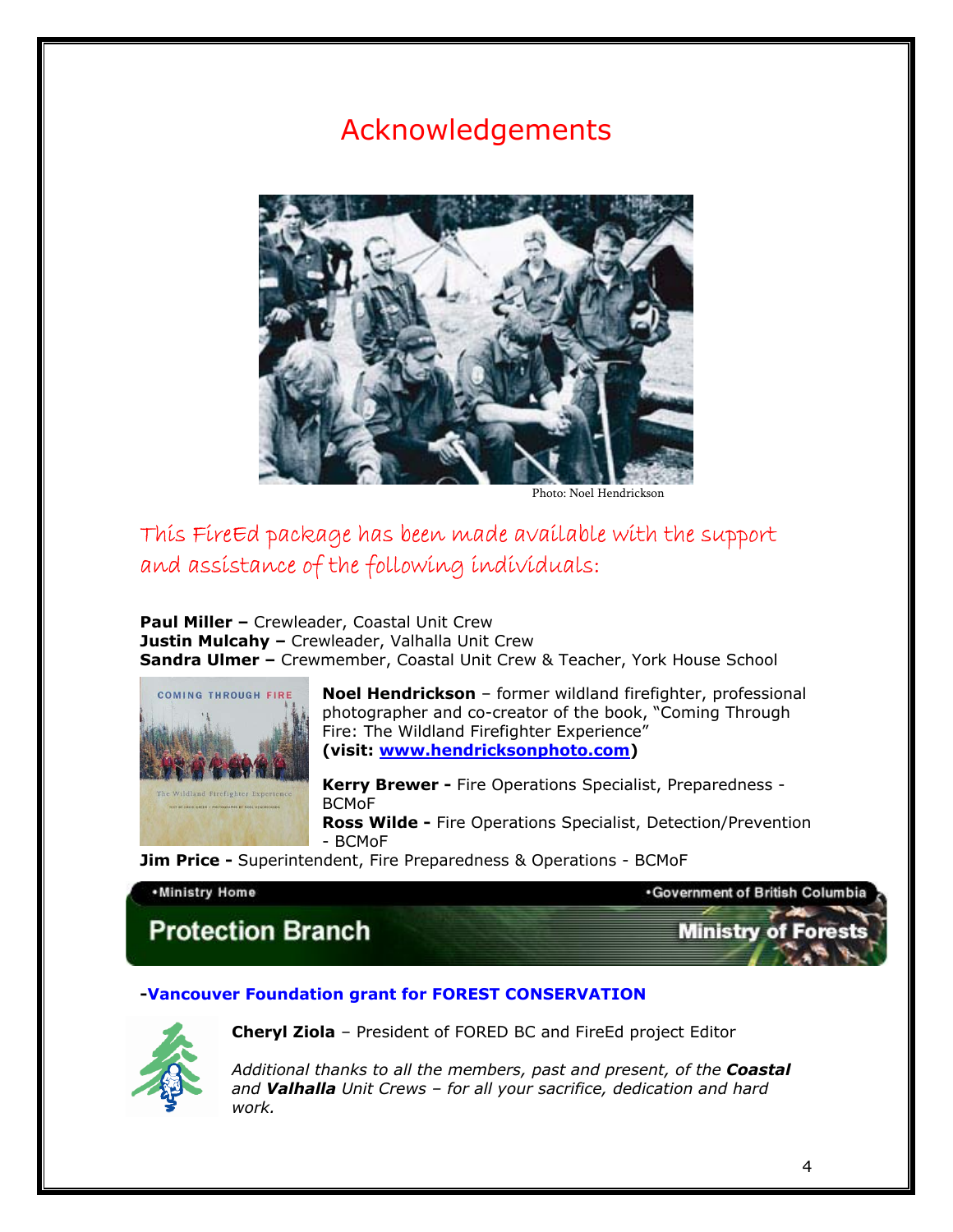## **Outline/Table of Contents**

**Introduction** 

Acknowledgements

Table of Contents

#### Teaching Objectives (Learning Outcomes)

- Language Arts
- Personal Planning
- Social Studies
- Science

#### **Activities**

Lesson 1: "Tapping Prior Knowledge"

Lesson 2: "Fire Starts"

Lesson 3: "Only YOU Can Prevent Fires"

Lesson 4: "Protect Your Home"

Lesson 5: "A Bird's Eye View"

Lesson 6: "Our Team – Our Tools"

Lesson 7: "Growing A Class Tree"

#### [Blackline Masters](http://www.landscapesmag.com/teachers/lessonplans/Fire%20education%20folder/Blackline%20Masterss%20for%20Primary%20program%20fire%20ed.pdf)

Blackline master #1: FireEd evaluation form & rubric Blackline master #2: "Tapping Prior Knowledge" topic cards Blackline master #3: Fire start information page Blackline master #4: "Fire Starts" role-playing cards Blackline master #5: Graphing Fire Starts pie graph form Blackline master #6: Living in the Wild Blackline master #7: Public Awareness Campaign examples – "Smokey" ads. Blackline master #8: Sample Firefighter's journal entry Blackline master #9: Firefighters' tools descriptions/photos Blackline master #10: Firefighting Equipment Vocabulary Quiz Blackline master #11: B.C.'s Fire Hazard Map 2003 Blackline master #12: "The Importance of Tree" information sheet Blackline master #13: "If in Doubt, Back Out!" poster

#### Weblinks Page

#### **FireEd Classroom Kit Contents:**

-sample "Nomex" fire-resistant clothing (firefighter's uniform)

-firefighter's boots

-Pulaski (hand tool)

-fire shelter

-Hard hat with eye & ear protection

-Samples of hose & nozzles

-safety whistle

**These materials will be demonstrated when FORED firefighters can attend classroom presentations in person. Otherwise, teachers may try to obtain some samples of "retired" equipment from their local MoF office.**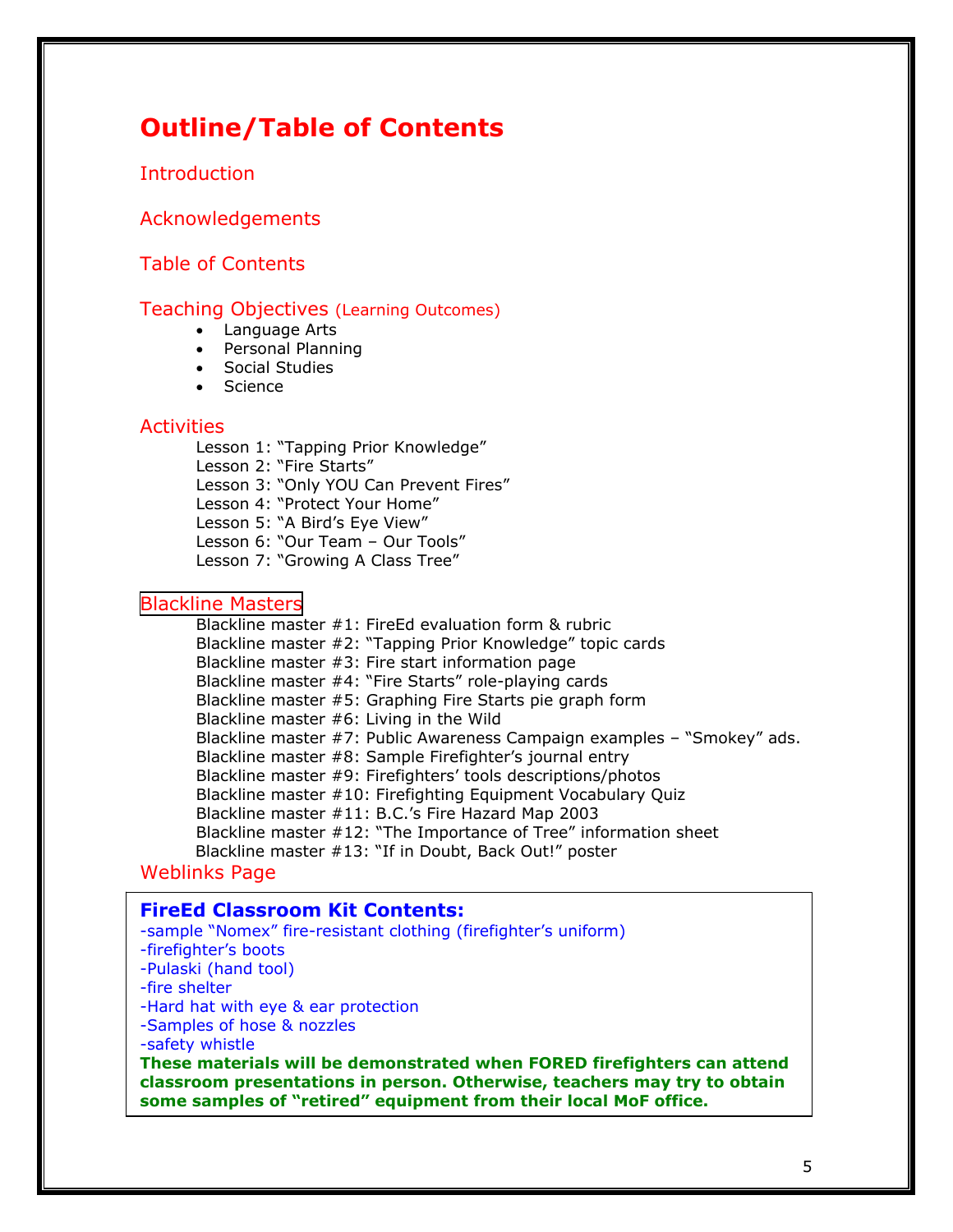## **Objectives –** Primary Level (Kindergarten – Grade 3)

This FireEd package was produced with the B.C. Ministry of Education's *Integrated Resource Package Learning Outcomes* as its basis (**www.bced.gov.bc.ca/irp/**). Each of the grade level outcomes achievable through the use of this package is listed below. (K-1 outcomes are highlighted in red, 2-3 outcomes are highlighted in blue)

#### **Language Arts Outcomes**

Comprehending & Responding - Critical Analysis:

- distinguish between make-believe and reality in print and non-print materials
- offer direct responses to their reading, listening, or viewing experiences supported by reasons, examples, and details
- demonstrate an interest in using information from documentaries, news broadcasts, newspapers, and electronic sources

Comprehending & Responding – Comprehension:

- identify the main information provided in illustrations
- identify familiar words and images in charts, lists, signs, informational texts, and storybooks
- create simple charts, webs, or illustrations as a way of organizing information
- organize details and information to make simple charts, webs, or illustrations
- describe aspects of stories or mass media narratives, including characters, where and when the events took place, and what happened

Comprehending & Responding – Presenting and Valuing:

- demonstrate a willingness to experiment with written, visual, kinesthetic, dramatic, oral, and electronic forms of communication
- demonstrate a willingness to participate in a variety of sharing activities that include the use of pictures, charts, storytelling, songs, lists, menus, and storybooks
- demonstrate a willingness to experiment with communication forms to respond to, inform, and entertain others
- create a variety of personal communications, including charts, journals, lists, illustrations, and stories

#### **Personal Planning Outcomes**

Personal Development - safety and injury prevention:

- identify the hazards and use safe behaviours in the home, school, and community
- demonstrate an ability to access emergency services
- describe appropriate solutions for hazardous situations in the home, school, and community
- describe the emergency response systems in the community

#### Career Development:

identify a variety of job and volunteer situations within the community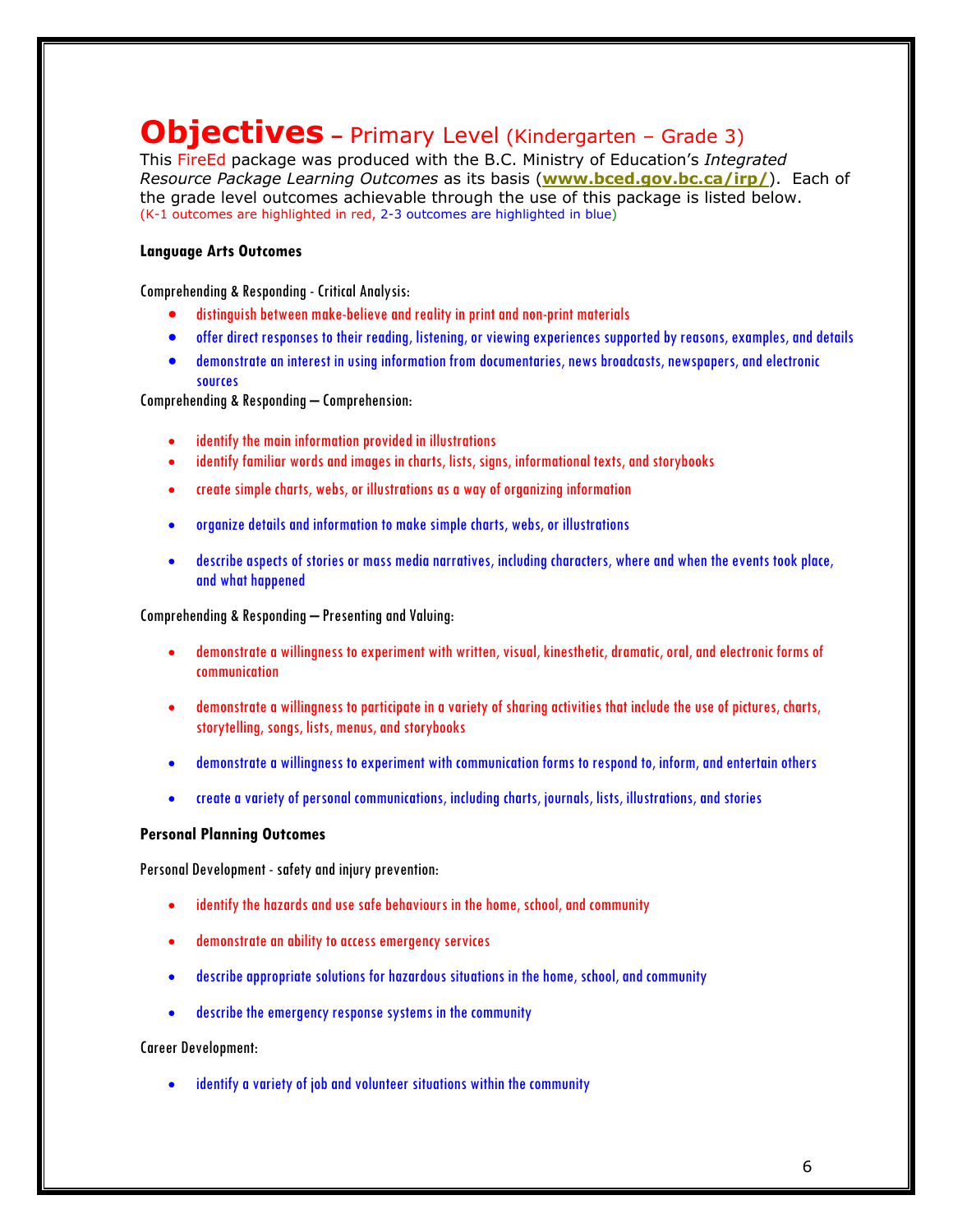#### **Social Studies Outcomes**

Environment:

- demonstrate awareness of natural and human-built environments
- describe how they interact with different environments
- practise responsible behaviour in caring for their immediate environment
- describe how physical environment influences human activities
- demonstrate understanding of their responsibility to local and global environments
- create and interpret simple maps using cardinal directions, symbols, and simple keys

Economy & Technology:

- describe the development of various BC communities in relation to their location and availability of resources
- identify contributions of various occupations to BC communities

#### **Science Outcomes**

Life Science

- Knowledge of the diversity of organisms begins with careful observations. Students use their senses to investigate the diverse characteristics of a variety of local plants and animals. They observe appearances, behaviour, similarities, and differences, and classify the plants and animals accordingly. Through appropriate experimentation, students determine the needs of plants. By following collaboratively developed guidelines, they care for a plant or animal.
- Through investigations and experimentation in a variety of environments, students determine the needs, structure, and adaptations of plants.

#### Physical Science

- Students begin to understand the consequences of different changes in the world around them.
- Students demonstrate their scientific skills and processes when they predict, observe, record, and explain a variety of changes.
- Students experiment with common materials to determine the properties of the three states of matter. Through investigating substances, students determine how matter can be changed.

#### Earth Science

- Through investigation and observation in the community, students interpret the effects of water, weather, and people on rocks and soil. Composting, soil and stream studies, rock collections, and classroom gardens provide opportunities for students to observe the changes that occur naturally or as a result of **human impact**.
- Seasonal changes and weather affect all plants and animals. Students explore the properties of air and its role in observable weather patterns. They discover patterns of weather changes during the year by keeping a daily weather picture based on what they see and feel. They can be guided to make observations and predictions about daily and seasonal conditions and changes.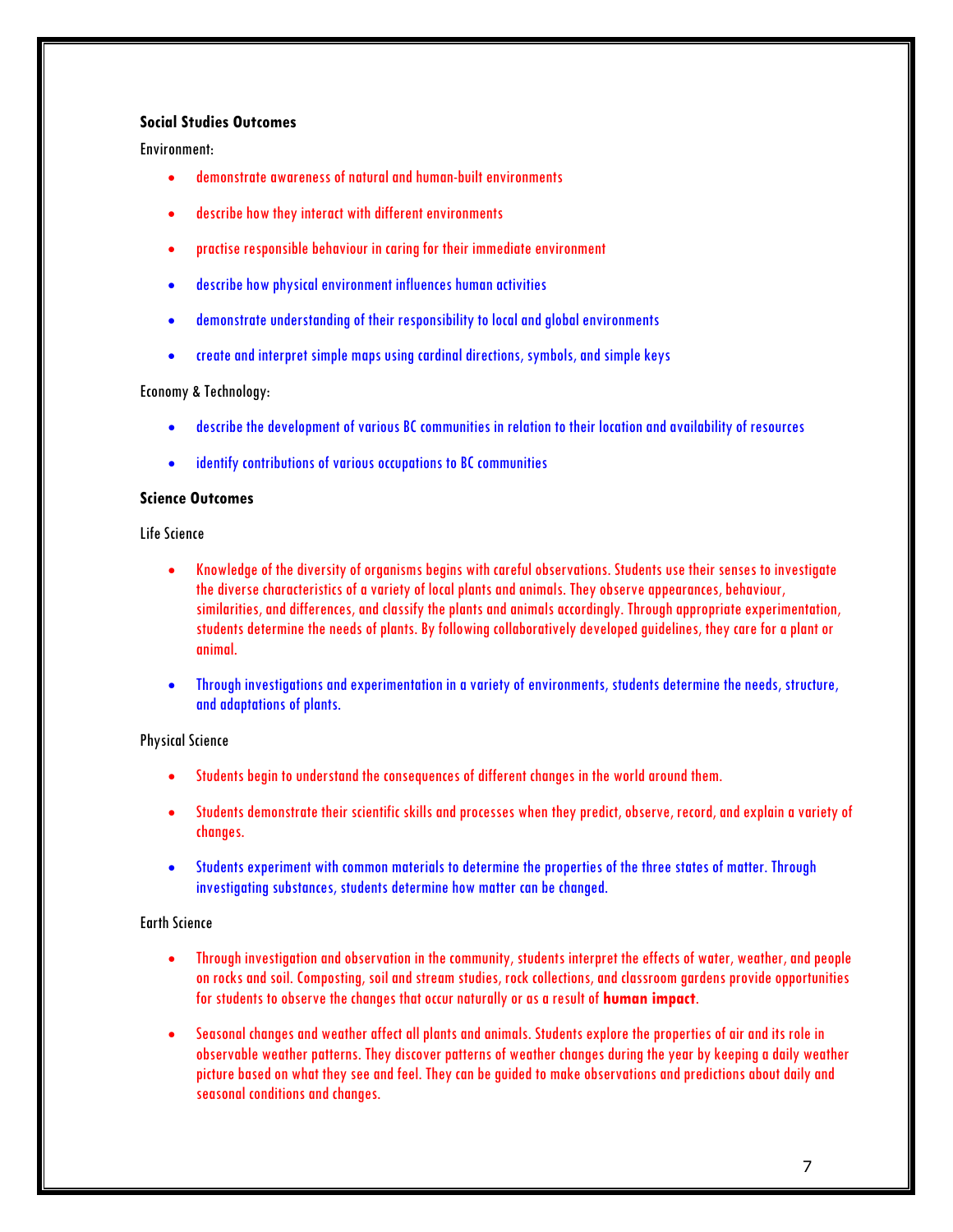# **"Getting Started"**



Prior to the beginning of the unit, incite interest in your students by preparing a small area of your classroom to be devoted to this project. If you are having Unit Crew firefighters into your classroom for a visit, they may be able to bring you the "FireEd Kit" prior to their visit for you to display genuine firefighting materials (see table of contents).

In your designated FireEd area you can create an eye-catching display using any of the following:

- pictures/documents printed from the suggested internet links
- newspaper clippings
- natural materials (leaves, branches, bark, cones, needles…)
- sample firefighting materials (ask at your local MoF protection branch)
- local area maps (check with local tourism offices & parks departments)
- books on wildlife, forests, ecology & wildfire (check your school and public library)
- information pamphlets & posters from local forestry associations
- the Internet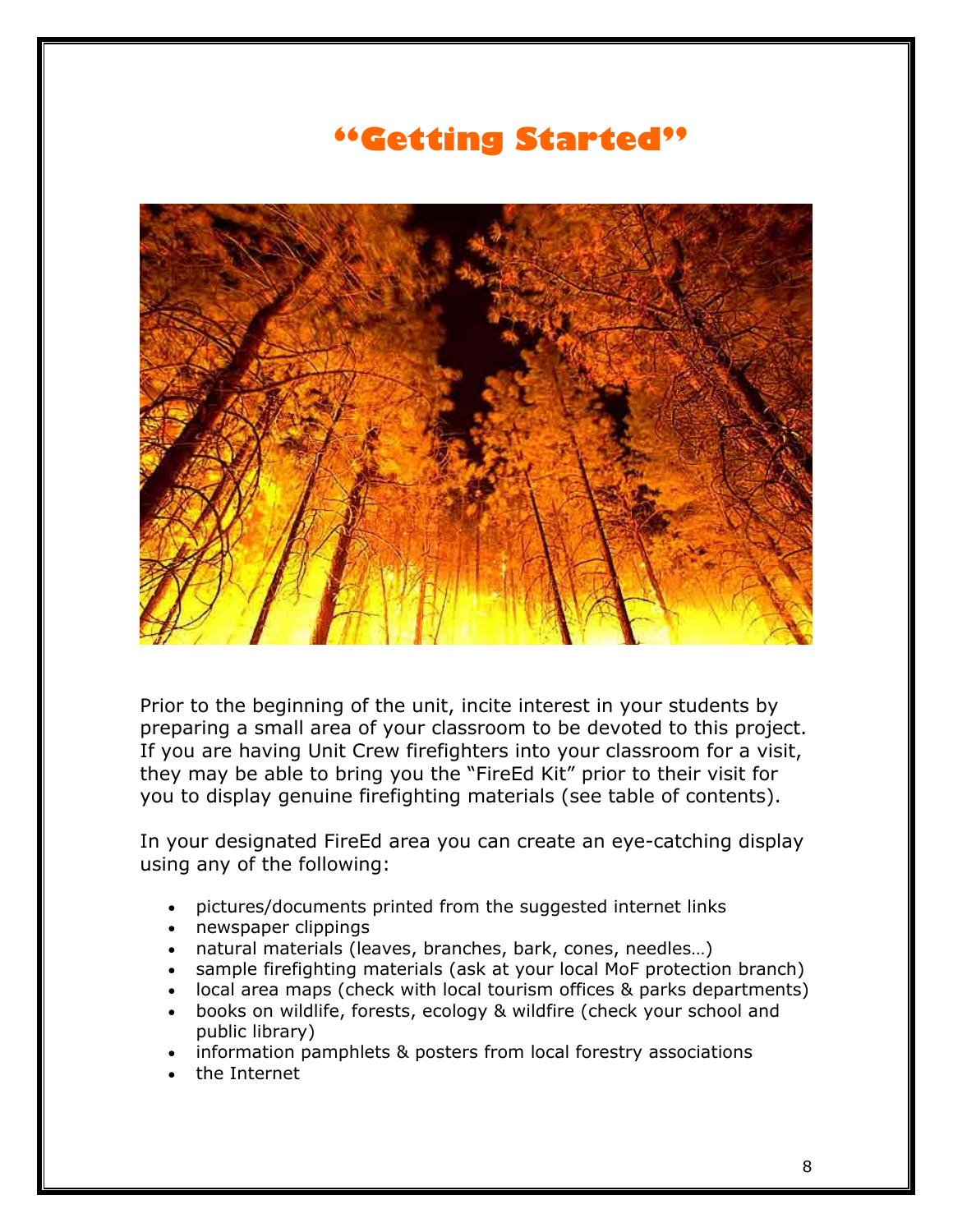# **"Tapping Prior Knowledge"**



**Curriculum Link: Language Arts** – sharing ideas & organizing information.

#### **Learning Outcomes:**

*Students will relate their prior knowledge of the subject and participate in the creation of a graphic organizer to manage information.*

**Time:** 45 minutes

**Evaluation:** Students will be evaluated on their willingness to participate and share their thoughts and ideas to this new subject. (see blackline master #1 and appropriate rubric).

## **Materials:**

- KWL chart paper
- Felt markers
- Pre-cut "leaves", "flames" and "trees" to use on KWL chart
- Evaluation form (blackline master  $#1$ )
- Discussion topics (blackline master #2)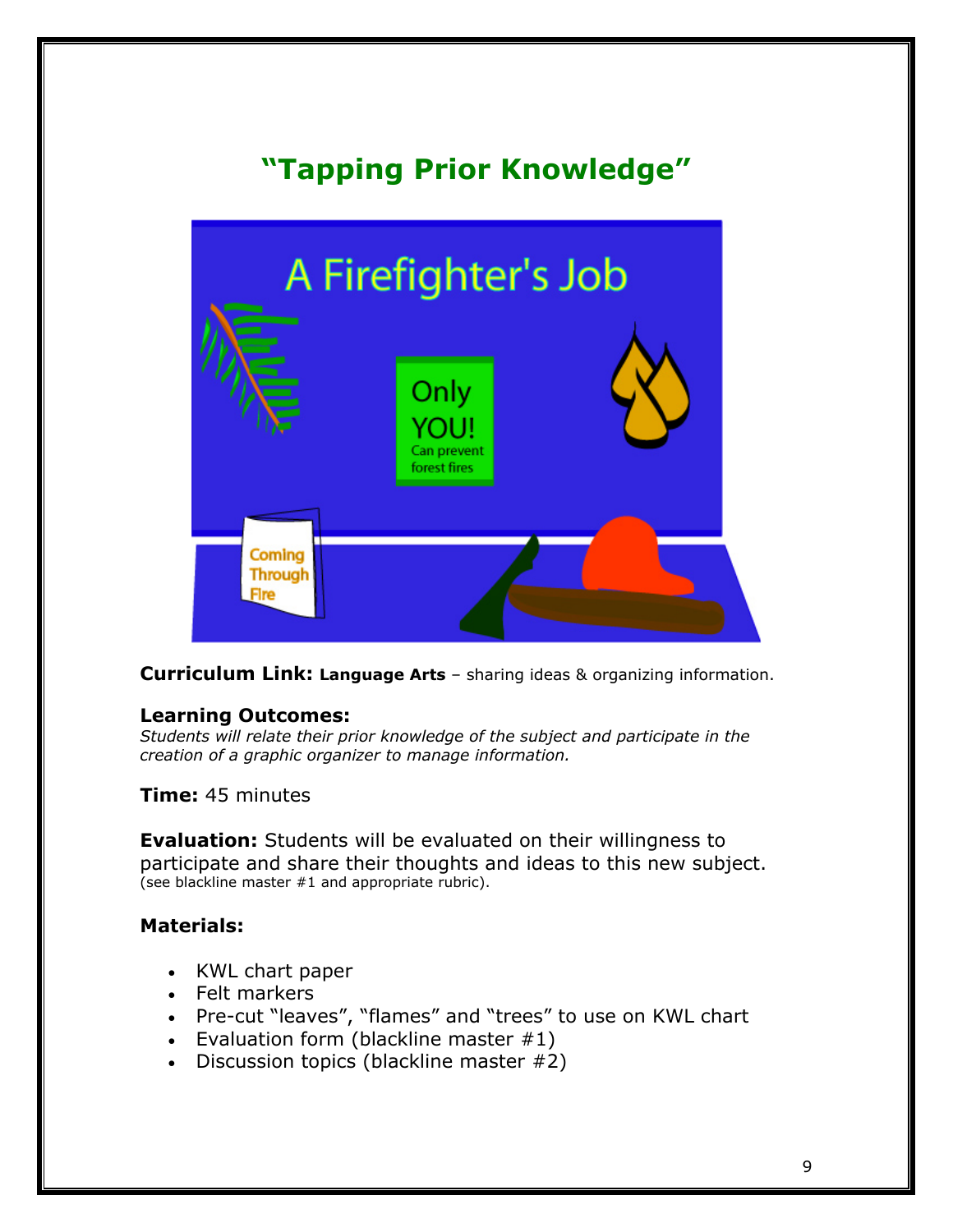## **Activity Summary:**

Before beginning any unit of study, it is important to relate to the student's prior knowledge of the subject. This link between what they already know, and what you are about to teach them plays a critical role in their interest and success in the coming lessons. In this lesson, you will give your students the essential opportunity to discuss what they know (or think they know) about forest firefighting. Following the discussions and in order to manage the information provided by students, the teacher will assist in the creation of a KWL chart. Depending on your students' ages and abilities, you may wish to divide the class into small groups for pre-discussion sessions before coming together as a large group to make the KWL chart. Blackline master #2 contains topic cards with some of the elements of this unit. Use these cards to keep the students discussion focused and meaningful.

## **The KWL Chart:**

Create a KWL chart using "leaves of knowledge" (what your students already know about forest fires) and "flames of interest" (what your students would like to learn more about). At the culmination of your unit you could fill in the remaining section, what we learned, with "trees of learning".

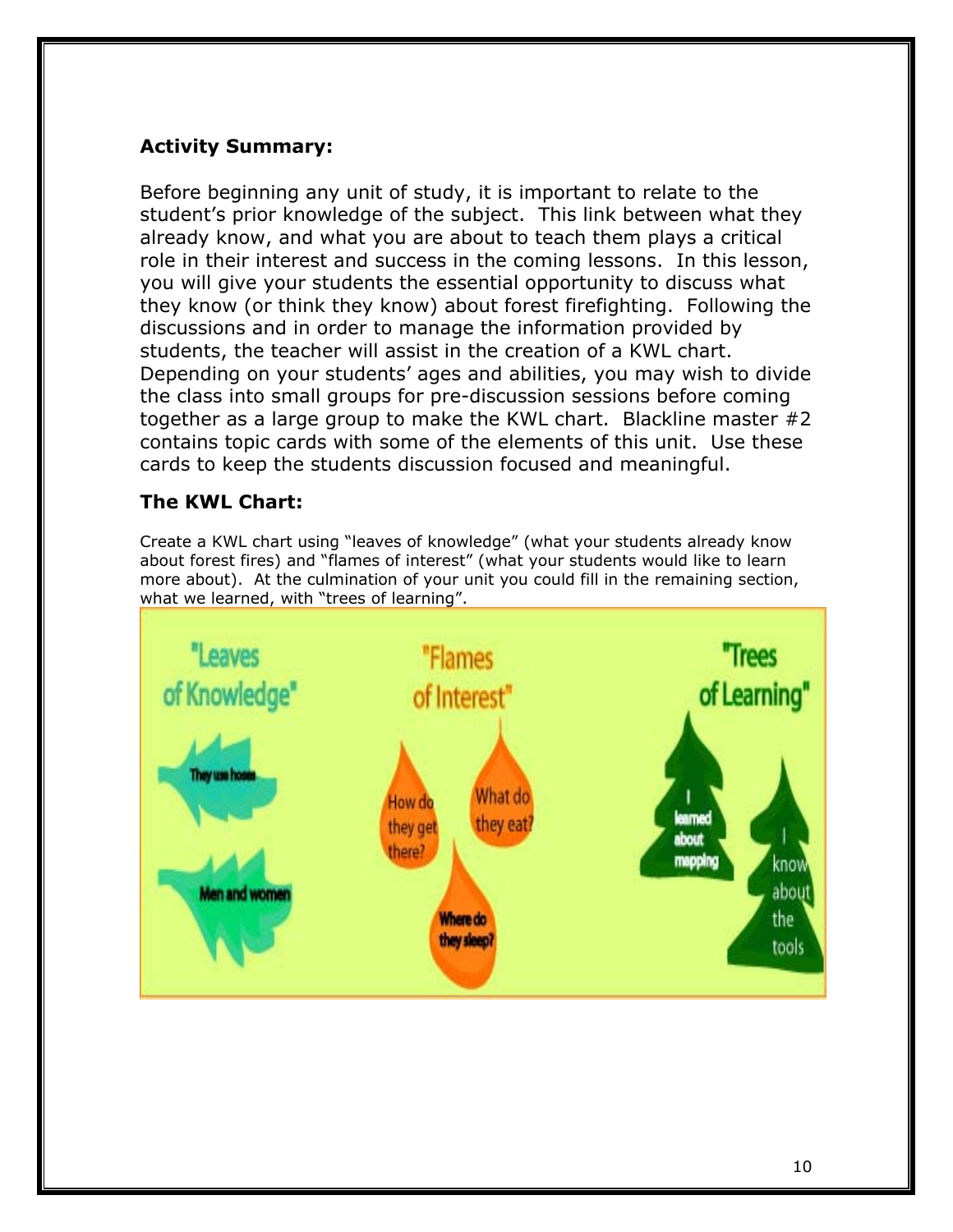

**Curriculum Link: Mathematics –** visual representation & graphing data

## **Learning Outcomes:**

*Students will demonstrate their understanding that wild fires are started by both nature and by humans through the creation of a pie graph. Students will be able to describe that 50% of fires are started by lightening, 25% by human recreation and 25% by industry.* 

## **Time:** 45 minutes

**Evaluation:** Students are evaluated on their ability to successfully craft a pie graph which represents the three kinds of fire starts in BC's forests (see blackline master #1 and appropriate rubric).

## **Materials:**

- Evaluation form (blackline master  $#1$ )
- Fire start information sheet (blackline master #3
- Fire starter role-playing cards one for each student (blackline master #4)
- Pie Graph sheets one for each student (blackline master  $#5$ )
- Masking tape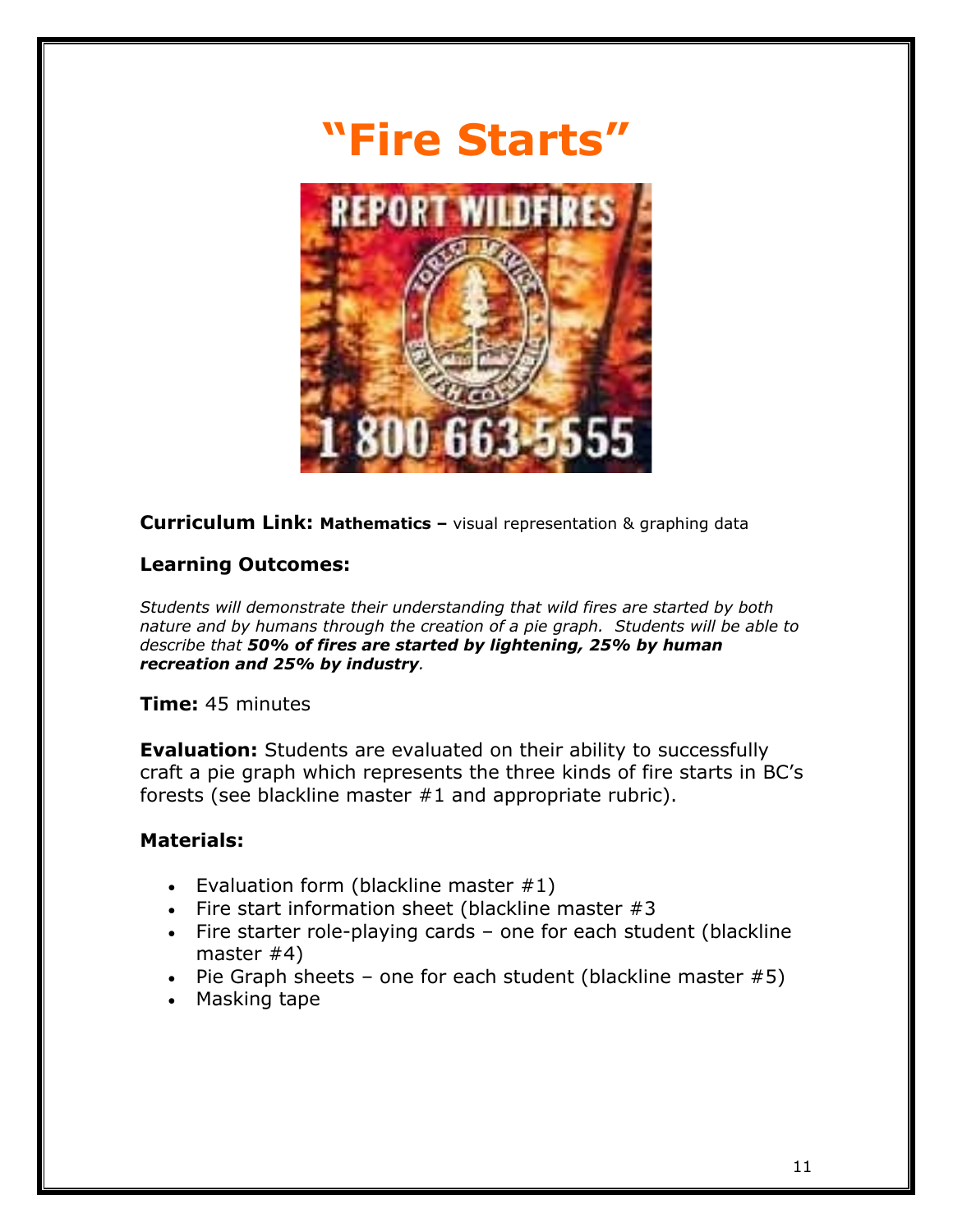

## **Activity Summary:**

The students will participate in a brief role-playing exercise that involves reporting wildfires. Following this activity, the teacher will facilitate a class discussion regarding the various ways in which fires start in BC. Students will then complete a simple pie graph to illustrate this new knowledge.

- 1. Begin with a question: "How do forest fires start?" Facilitate a class discussion that leads your students to the realization that fire starts can be categorized into three groups: industrial (25%), recreational (25%) and lightning (50%) starts.
- 2. Hand out a role-playing card to each of your students (blackline master #3) so that there is an approximate 25%, 25% and 50% representation for each fire start type.
- 3. The teacher will play the role of the Provincial Forest Fire Reporting Center agent, "taking calls" from the class to report fires.
- 4. Each student who pretends to make a call must tell whether their fire was started by industry, recreation or lightning.
- **5.** Model how a pie graph is constructed, provide each student with a piece of masking tape and have the class post their start types in a large model pie graph at the front of the class.
- 6. Hand out the pie graph sheets (blackline master #4) and provide some time for your students to independently practice this task.

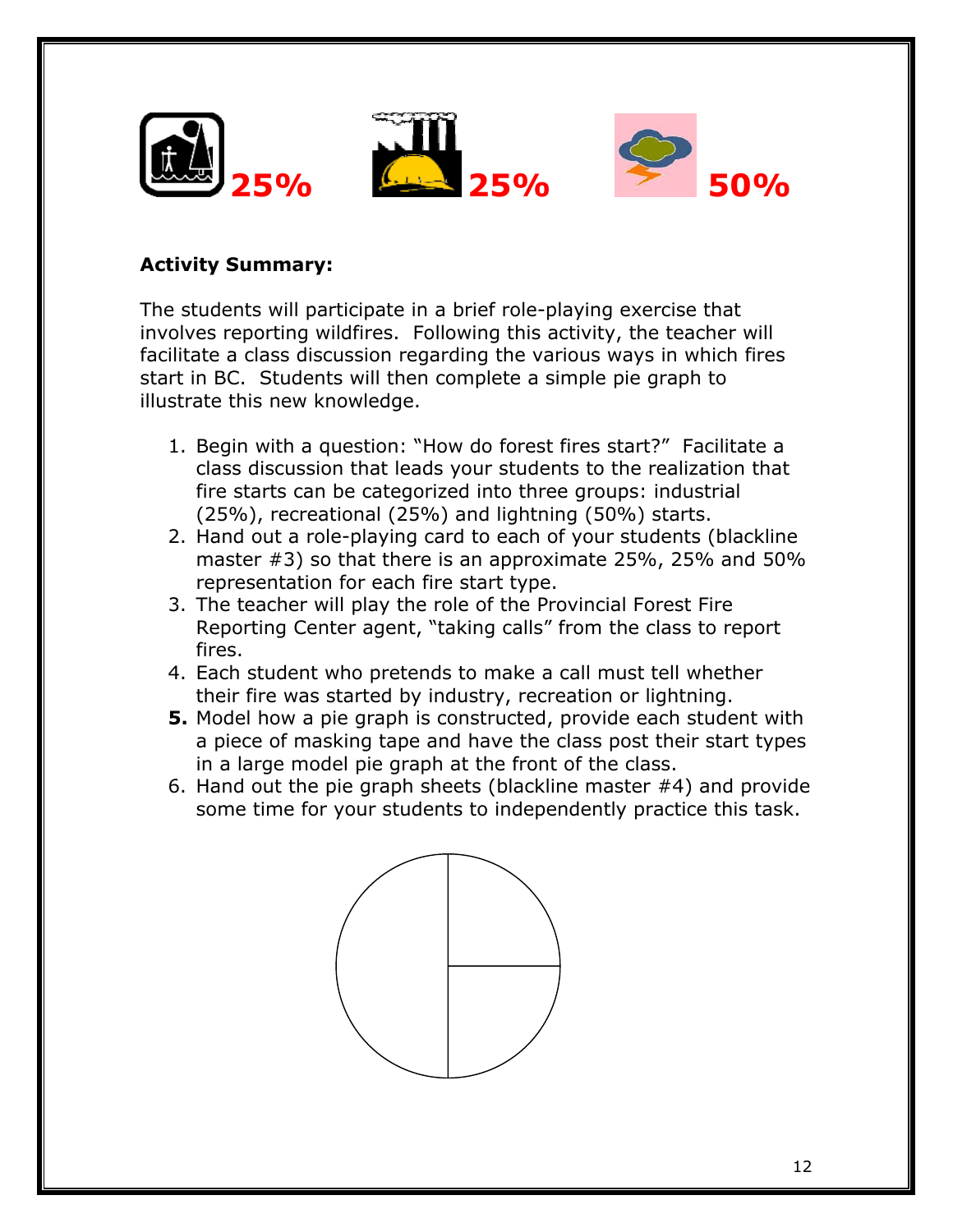# **"Only YOU Can Prevent Forest Fires!"**



## **Curriculum Link: Art – creating graphic representations & creative expression**

**Learning Outcomes:** *Students will demonstrate their knowledge of the conflict between forest ecology, human interests and wild fires through the creation of a poster.* 

**Time:** 30 minutes

**Evaluation:** Students are evaluated on their ability to create a poster that effectively highlights the impetus for preventing wildfires. (see blackline master #1 and appropriate rubric).

## **Materials:**

- Evaluation form (blackline master  $#1$ )
- Examples of previous "Smokey" advertisements (see blackline master #7)
- Poster paper, crayons and/or pencil crayons

## **Background Information:**

Interestingly, the Smokey Bear campaign began as a result of World War II. With many able-bodied men overseas fighting in the war, the remaining American public began to worry about the security of their national forests under the threat of forest fires. Many believed that the enemy would use incendiary shells to ignite the timber of the Pacific Northwest. In an attempt to encourage vigilance, the first Smokey Bear advertisement was produced in 1944. His popularity grew extensively. You can trace the evolution of the Smokey Bear campaign through the web link provided. www.smokeybear.com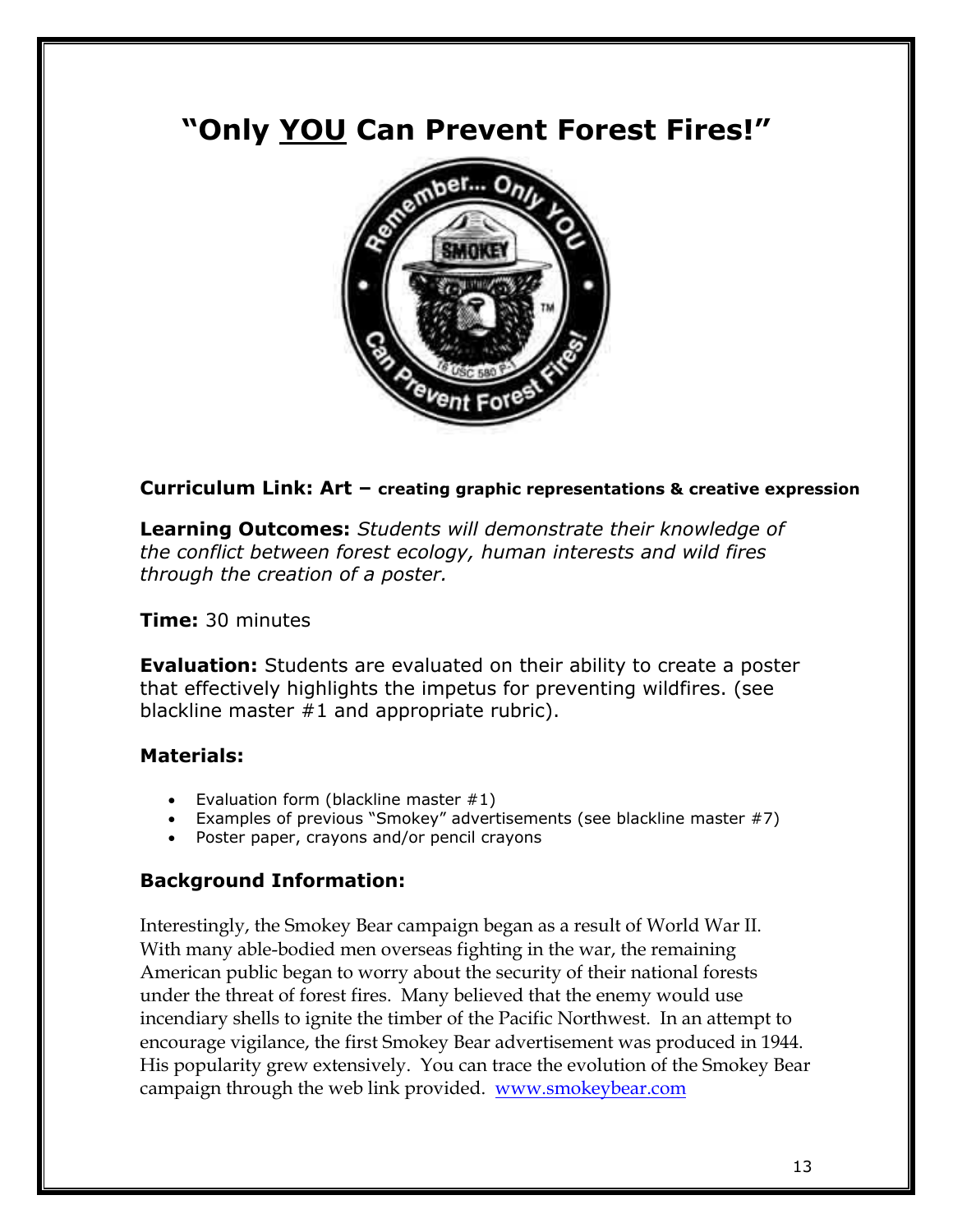## **Activity Summary:**

In this activity, students will have the opportunity to create their own advertisement meant to instill care and concern in the citizens of British Columbia for the protection of our forests from the impact of wild fires.

- 1. Brainstorm some examples of things that are precious within BC's forests (consider wildlife, natural resources, atmosphere, aboriginal's sacred areas (i.e. totems of Haida Gwaii) and man-made structures, such as people's homes and the Kettle Valley railway).
- 2. Provide the students with an opportunity to view some examples of previous public campaigns attempting to draw attention to, or prevent, wildfires (the Smokey website is an excellent resource).
- 3. Try a pair-share activity, in which the students are paired up and given a brief opportunity to discuss their poster plans before beginning. This allows those ready to go to solidify their plans and those who need some ideas to be inspired.
- 4. Model some simple sketches of your own on the board or overhead, presenting key words and the wild fire reporting number:

# 1-800-663-5555

## **Extension:**

Hold a school-wide contest for the best fire awareness poster. Choose a small panel of judges, which include students and staff. Have your students advertise the contest around the school, posting details, deadlines and prizes. If you live in an area of the province that has a high risk of forest fires, why not talk to local businesses and the Ministry of Forests to see if you can post your school's posters in their windows. This gets the students involved in their community and working towards a common good, realizing that they CAN make a difference!

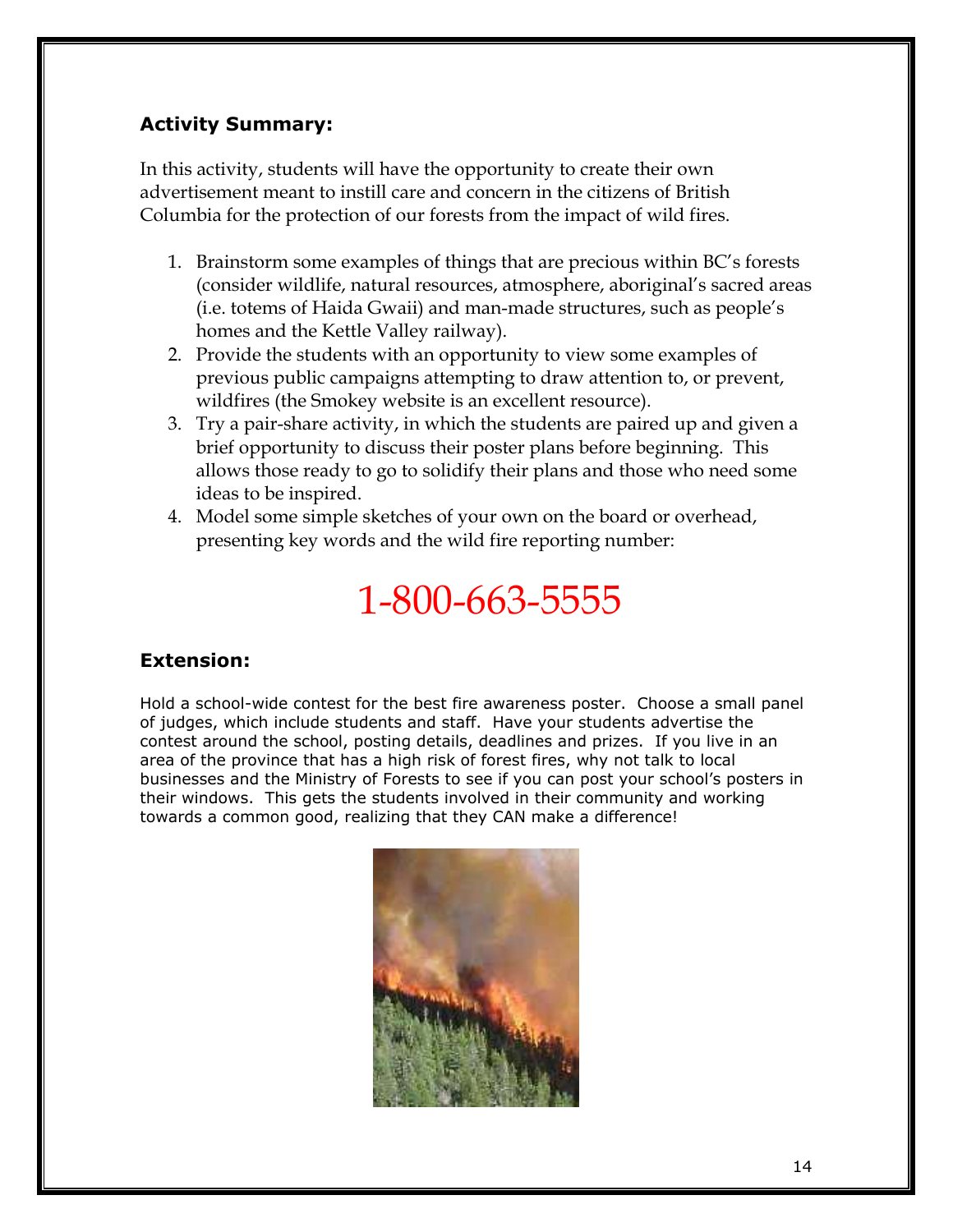# **"Protect Your Home"**



**Curriculum Link:** Personal Planning – identifying potential hazards, personal safety concerns and devising positive solutions.

## **Learning Outcomes:**

*Students will consider their own personal situation with respect to fire preparedness and fire hazards around their homes and communities, developing a planned approach to limiting the potential threat.* 

**Time:** 45 minutes

**Evaluation:** Students are evaluated on their ability to successfully complete a worksheet outlining potential hazards. (see blackline master #1 and appropriate rubric).

## **Materials:**

- Evaluation form (blackline master  $#1$ )
- Blackline master  $#6$  "Living in the Wild"
- Blackline master #11 BC's fire hazard map for summer 2003

## **Background Information:**

Forest firefighters aren't the only ones who can work to keep homes safe from forest fires. There is a lot an individual or family can do to make their home less likely to burn in the event of a fire. Basic prevention steps include:

- create a "fuel free" zone of 10 metres around your house (removing all combustible materials – this is your FIRST PRIORITY
- keep your grass short and watered
- ensure that trees on your property are well spaced  $(3 6$  metres apart)
- have shovels, rakes, garden hoses and roof ladders readily accessible
- make sure your property has adequate access for emergency vehicles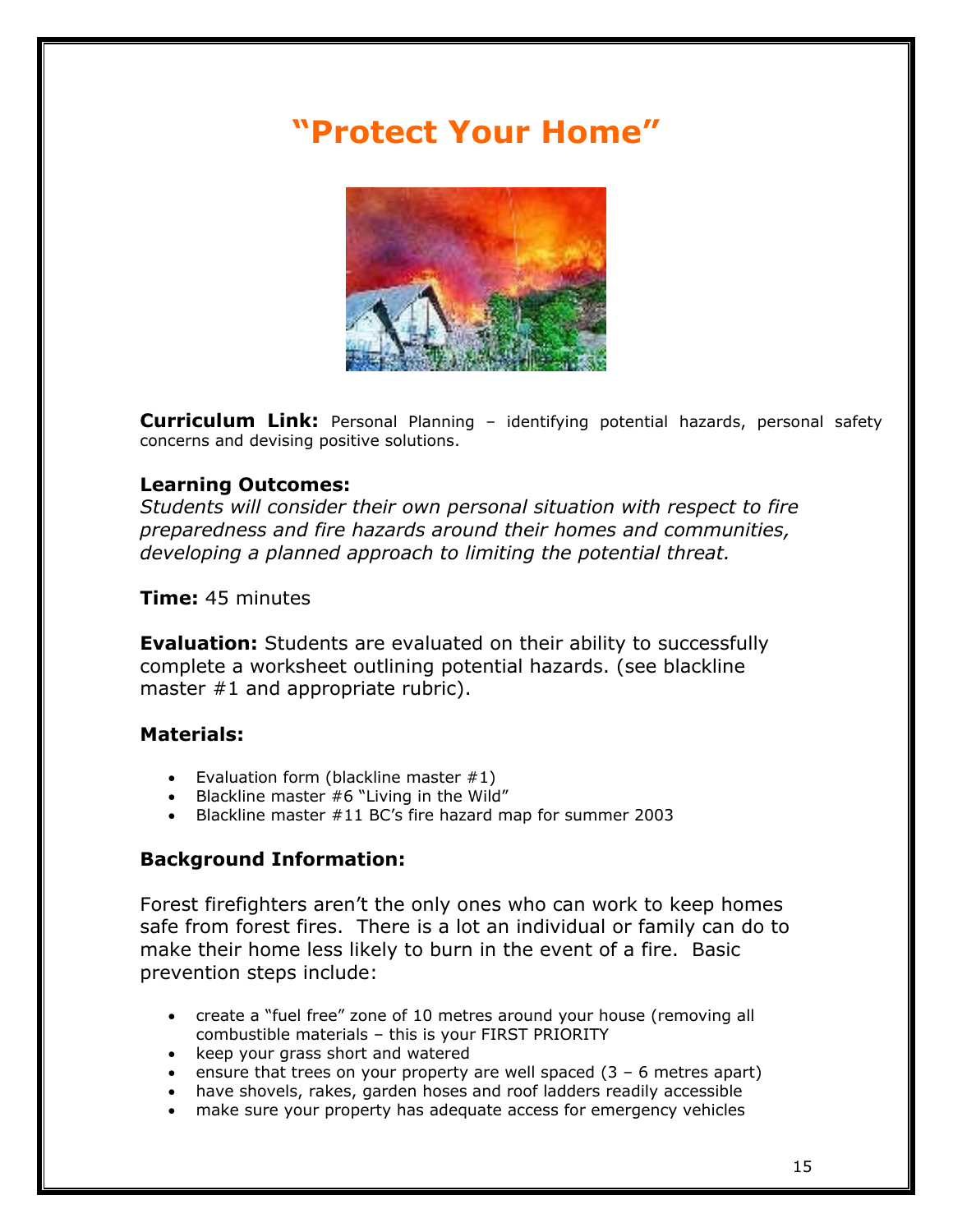See **The Home Owners FIRESMART Manual** to learn more about protecting homes from wildfire. Available on the B.C. Ministry of Forests' website: http://www.for.gov.bc.ca/protect/

## **Activity Summary:**

- 1. Class discussion of the fire threat in your local area. See if any of your students have taken measures already to make their homes more fire safe. Plot student's homes and communities on BC's Fire Hazard Map of 2003 (provided).
- 2. Brainstorm a list of things that you could do to make a home less susceptible to fire damage. Use The Home Owners FIRESMART Manual to add ideas to this list.
- 3. Students can make a comparison list of all the things that are good about their home's fire safety and all the things that are not good about their home's fire safety.
- 4. Students can draft a "fire preparedness plan" in which they outline all the steps they might take if their house was threatened by wildfire. Review the emergency phone number used when wildfires are spotted: 1-800-663-5555
- 5. Have students complete the "Living in the Wild" activity sheet to check their understanding.

## **Extension:**

Students might wish to investigate how "fire smart" their school is. Divide the class up into small groups and have each group assess and then report on one part of your school with respect to fire hazard.

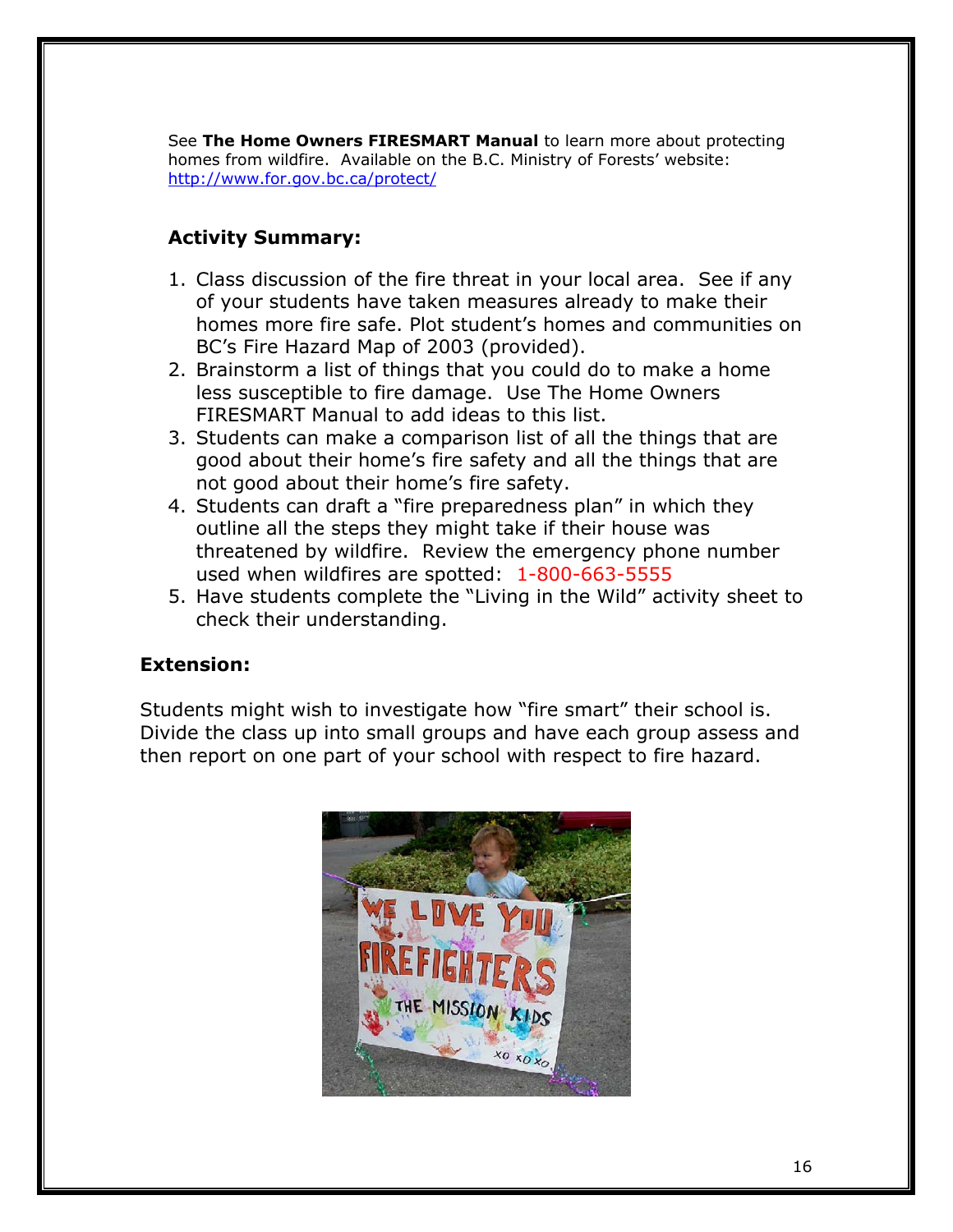# **"A Bird's Eye View"**



**Curriculum Link:** Social Studies – this lesson focuses on mapping skills

#### **Learning Outcomes:**

*Students will use their observations and simple mapping skills, including symbolism, to draw a map from a bird's eye view.* 

**Time:** 45 minutes

**Evaluation:** Students are evaluated on their ability to successfully incorporate symbolism into a map drawn from a bird's eye view. (see blackline master #1 and appropriate rubric).

#### **Materials:**

- Evaluation form (blackline master  $#1$ )
- Orange paper and a felt marker (to make the "fire" sign)
- Excerpt from firefighter's journal (blackline master #8)

#### **Background Information:**

Mapping skills are critical to wild land firefighters. It is important to have a good sense of direction, be able to interpret simple maps and to effectively relate one's position to others using verbal communication. Frequently firefighters arrive at a fire and are given a rough sketch of critical landmarks and water sources to find their way around a foreign landscape. Often, upon arriving at a new fire, the crew's leader will be taken up in a helicopter to fly over the fire, then return to the ground and sketch a simple map in the dirt for his or her crew to better understand their position and the crew leader's plan of attack for extinguishing the fire or preventing its further spread.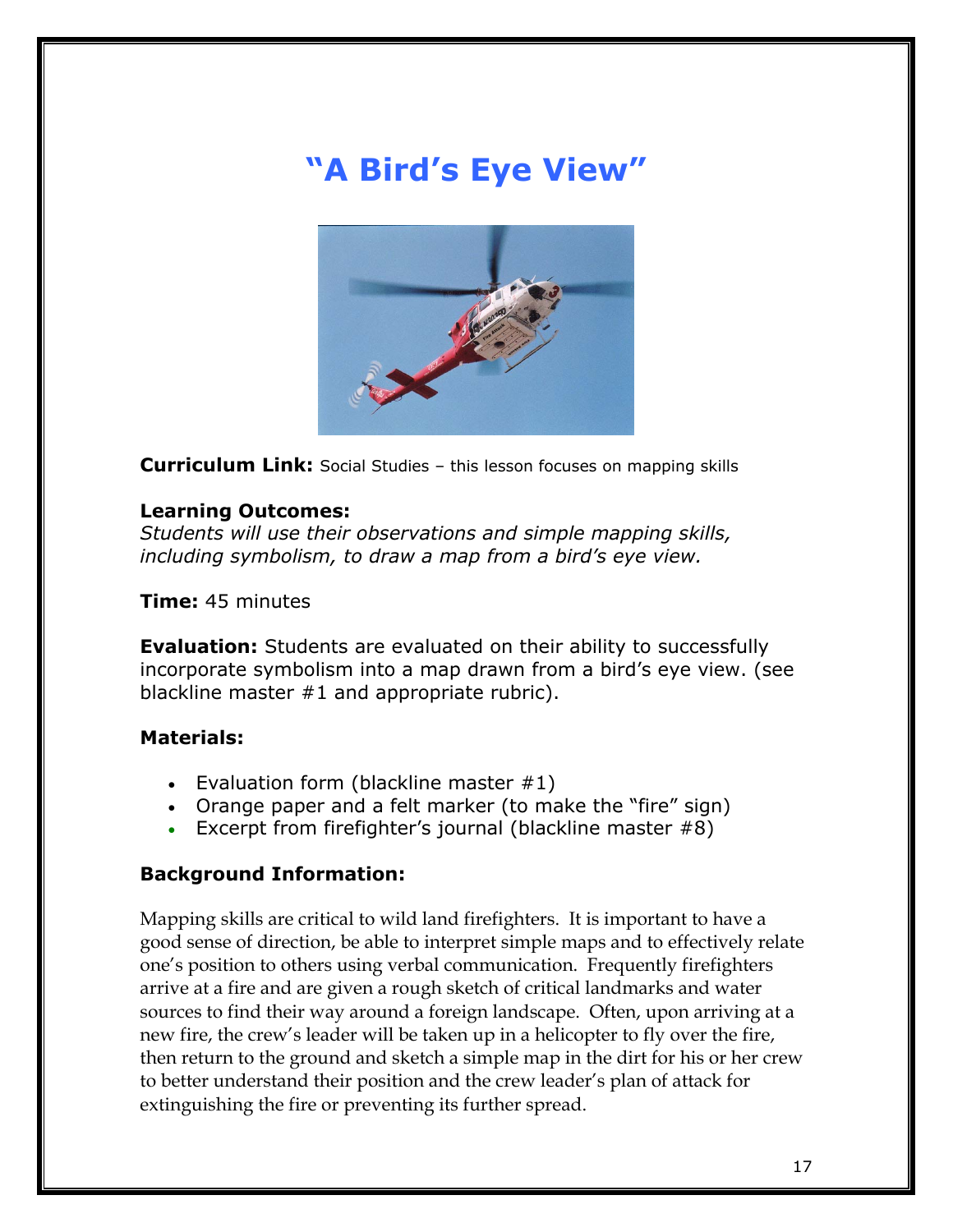## **Activity Summary:**

- 1. Using the sample firefighter's journal excerpt (blackline master #6), read to your class about how firefighters use maps to help them – making the lesson "real" for them.
- 2. Demonstrate how "bird's eye view" and symbols are used on maps to represent certain areas. Use some simple objects around the classroom to illustrate this concept. For example, look at a glass of water from the side and draw in on the board. Then have the students come and look down at the glass of water. What does it look like from above? How can we draw it on the map to clearly show it from a "bird's eye view"? Depending on your class's experience with maps, you may wish to discuss map legends as well.
- 3. Provide your students with time to do some map-making of their own. Have them imagine that they are "flying over the classroom" and looking down from above. Let them try to draw their classroom, including important landmarks and the location of your mock fire (place sign somewhere obvious).



## **Extension:**

1. Have your students make a map of their play area at the school including the equipment, fields and play area.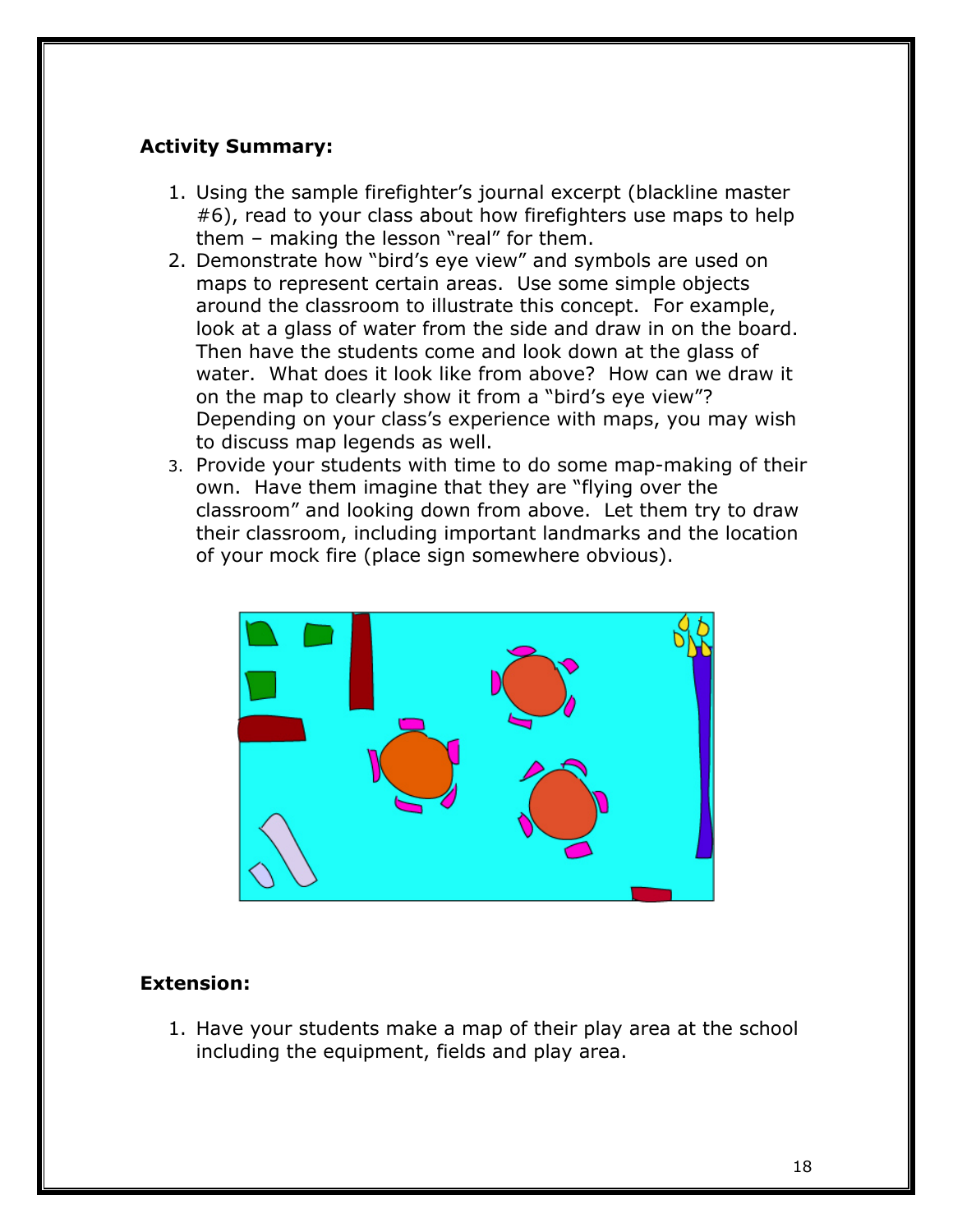# **"Our Team & Our Tools"**



Photo: Noel Hendrickson

**Curriculum Link:** Language Arts – dramatic presentation skills & new vocabulary

**Learning Outcomes:** *Students will gain insight into the tools and methods of wild land firefighting before developing dramatic presentations, "skits", which demonstrate their understanding.* 

**Time:** 60-90 minutes (you may wish to do this lesson over two periods)

**Evaluation:** Students are evaluated on their ability to work as team member in developing a dramatic presentation. (see blackline master #1 and appropriate rubric).

## **Materials:**

- Evaluation form (blackline master  $#1$ )
- Firefighting clothing & tools (from FireEd kit if available)
- Expectations & vocabulary poster (made on chart paper easy)
- Tool descriptions (blackline master #9)
- Vocabulary quiz (blackline master  $#10$ )

## **Background Information:**

Our success as firefighters depends on how well we work together as a team, and how effectively we use the tools of the job. It takes a lot of hard work (especially when you are tired) to do your job right and co-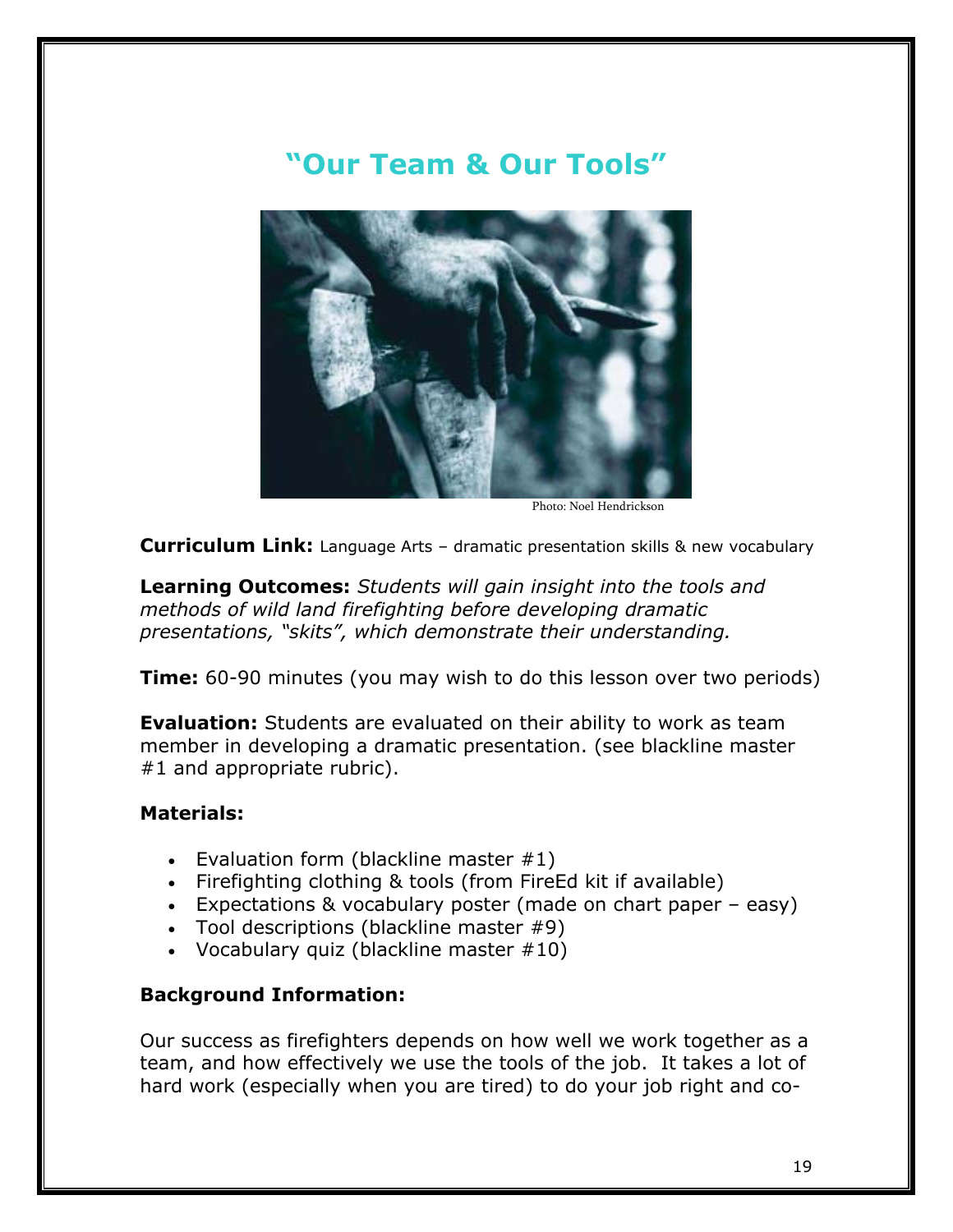operate with others, but firefighters know that trust and communication makes all the difference. **Activity Summary:** 

## 1. Brainstorm the questions: Why is TEAMWORK important to firefighters?

- it is too big a job to do alone
- communication is key to safety
- many individuals can come up with more good ideas/plans
- working together can make arduous tasks enjoyable
- everyone can have a turn doing different jobs (keeps things interesting)
- 2. If available, use the FireEd kit's contents to review the various pieces of clothing and tools use by B.C.'s forest firefighters (see blackline master #7 for detailed description of each). If not available, try contacting your local Ministry of Forests protection branch to see if samples can be provided for your classroom.
- 3. Divide the class into small groups and have them come up with short skits, which demonstrate their understanding of the tools firefighters use. Display the expectations and review the vocabulary before beginning. If available, use the FireEd kit gear as props during their "real" performance.

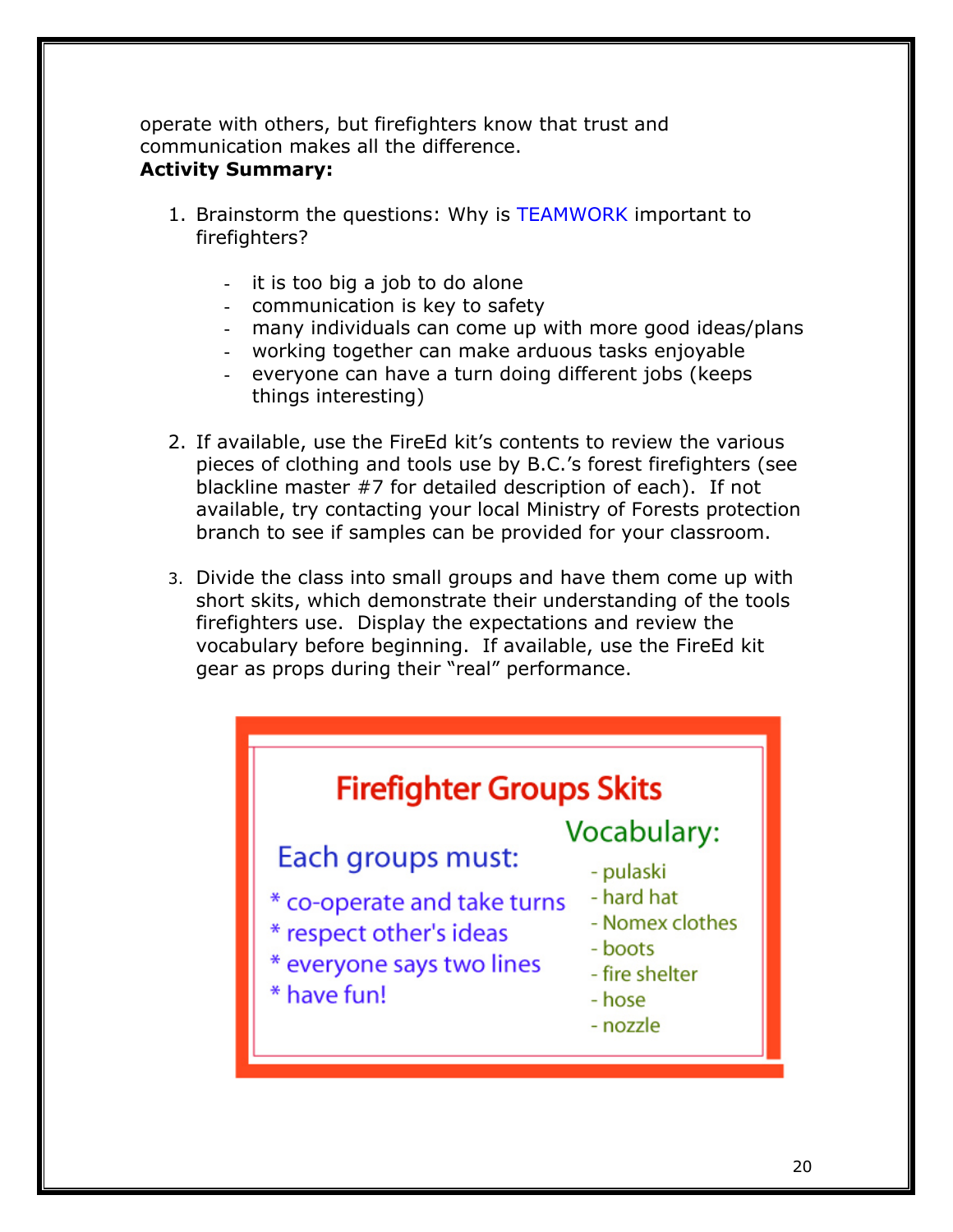**For further evaluation:** see blackline master #10 for vocabulary quiz **"Grow a Class Tree"** 



**Curriculum Link:** Social Studies – community

**Learning Outcomes:** *Students will develop personal links to their own community, recognizing that they play an important part in community growth and ecological balance.* 

**Time:** This project will be ongoing and (hopefully) will take place over years.

**Evaluation:** Students are evaluated on their participation in the care of their class tree and their demonstrated concern for their environment through journaling. (see blackline master #1 and appropriate rubric).

## **Materials:**

- evaluation form (blackline master  $#1$ )
- "The Importance of Trees" (blackline master #12)
- shovel, peat moss, watering containers
- Select a tree that grows naturally in your area. You could purchase (or ask for a donation from a local nursery) a seedling, or find a young immature tree to dig up and replant (be sure to ask landowner's permission).

## **Activity Summary:**

Students will have an opportunity to become stewards of their own community's forest. By planting a tree, your class will have the opportunity to develop a connection with their own environment. Provide your students with some background knowledge so that they are aware of the importance of trees to our environment. Then host a "planting ceremony" in which your class's tree is officially planted. Following the ceremony, provide your students with a chance to write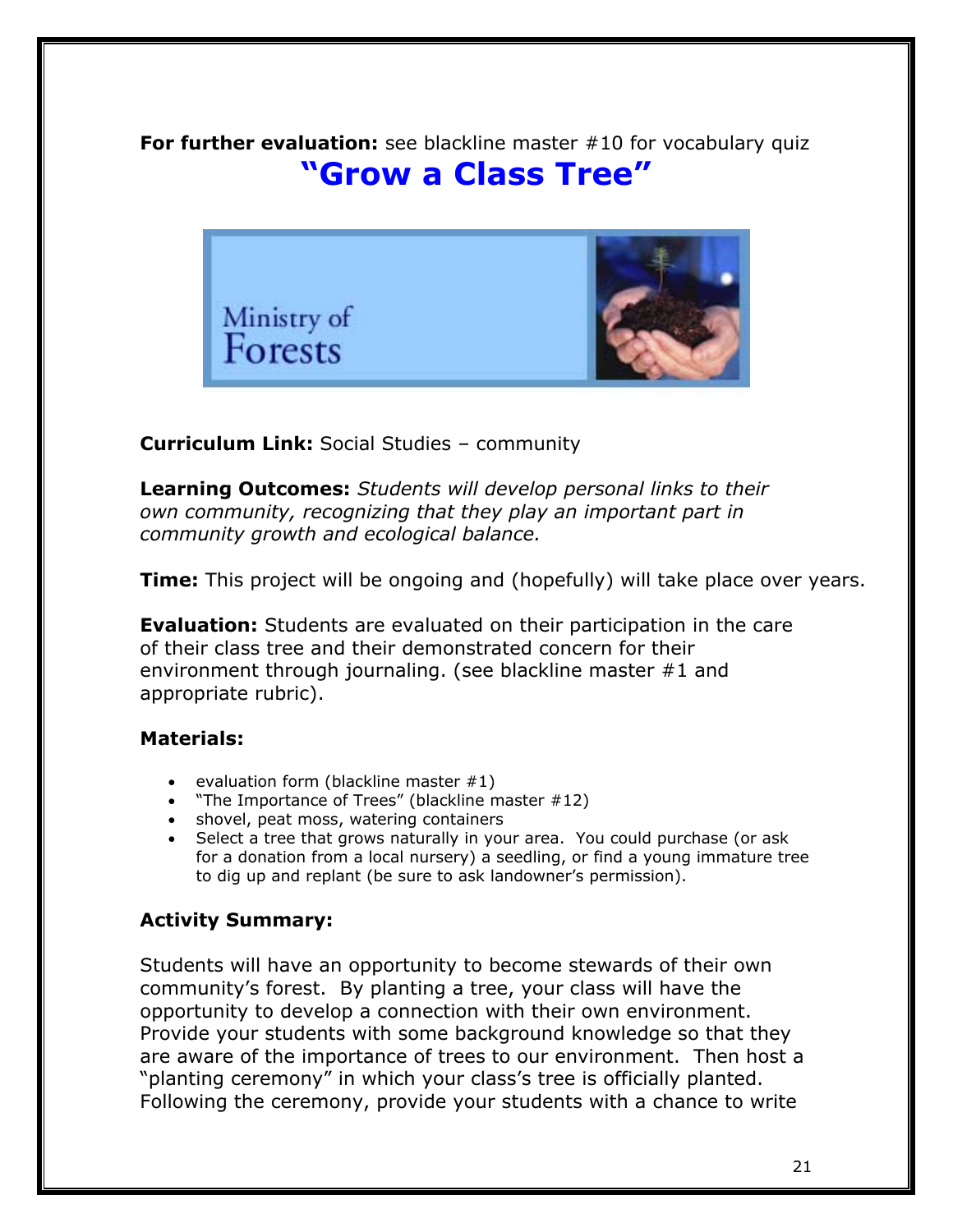or draw in their journals, expressing how they feel about being a part of their environment.

# **Planting your class tree:**

1. PICK A SPOT FOR YOUR TREE. Most trees like plenty of sun and water, but some will grow in the shade. Remember, your tree is going to grow up and out, so don't plant it too close to a building or other trees. 2. DIG A HOLE that is approximately 12 inches wider and 12 inches deeper than the root ball.

3. LOOSEN THE SOIL at the sides of the hole by cutting it with a shovel. This will allow the roots to grow into the surrounding soil. 4. MIX THE SOIL that was removed from the hole with peat moss or another organic material to make it soft and ready to absorb water. 5. PUT PREPARED SOIL (around 12 inches) back into the hole. Pour water into the hole until it makes a puddle.

6. PLACE THE TREE INTO THE HOLE. The top of the root ball should be at, or just above, ground level. Make sure the stem is straight, then replace the soil around the tree.

**7. PACK THE SOIL LIGHTLY** with your foot and water until a puddle forms on top of the soil.

8. APPLY COMPOST to the ground around the base of the tree. Watering may be necessary if rainfall is limited, especially during the first four weeks after planting. If so, water twice a week.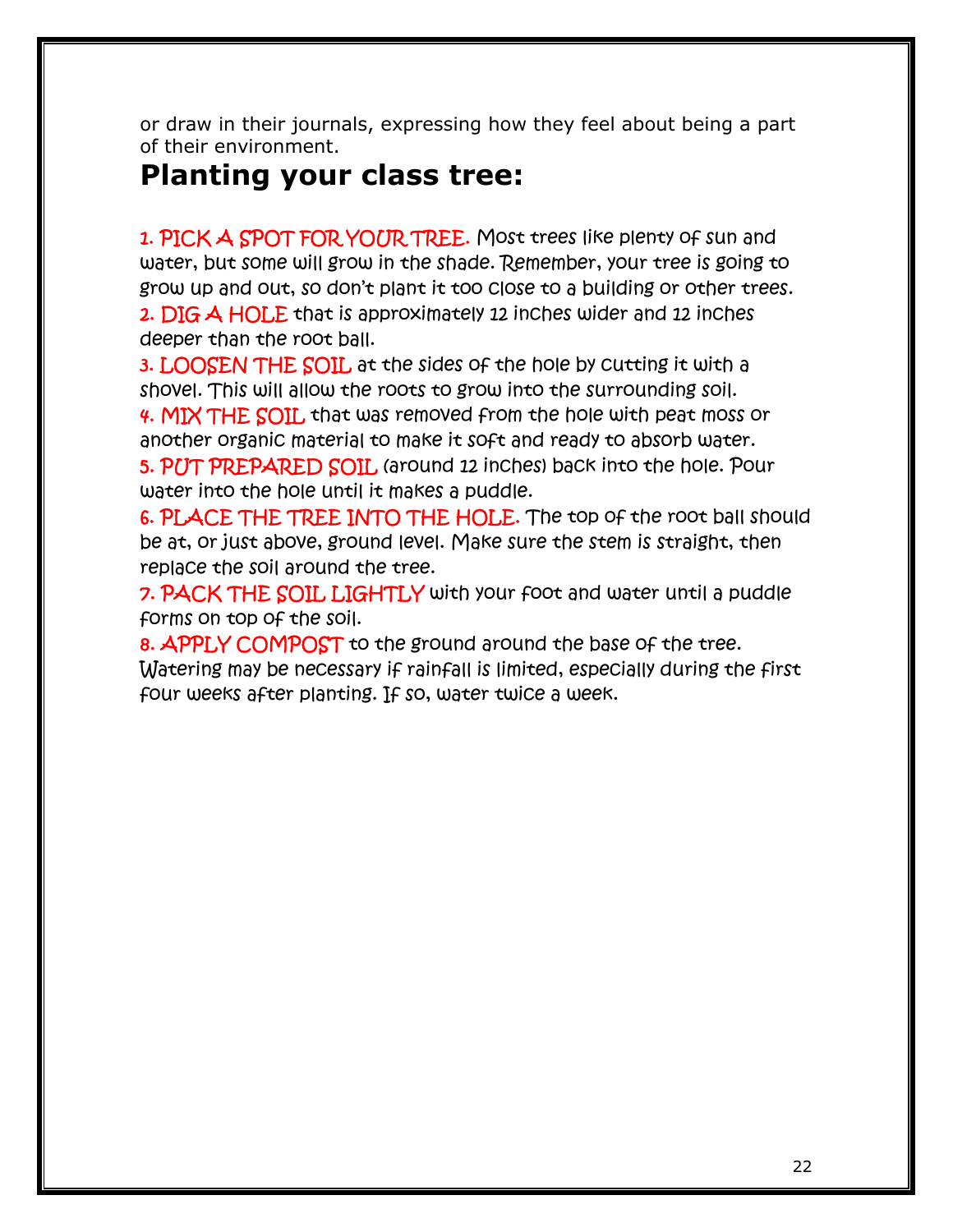



**Curriculum Link:** Personal Planning – personal safety & risk reduction

**Learning Outcomes:** *Students will identify unsafe situations for forest firefighters in their line of work.* 

**Time:** 20-30 minutes.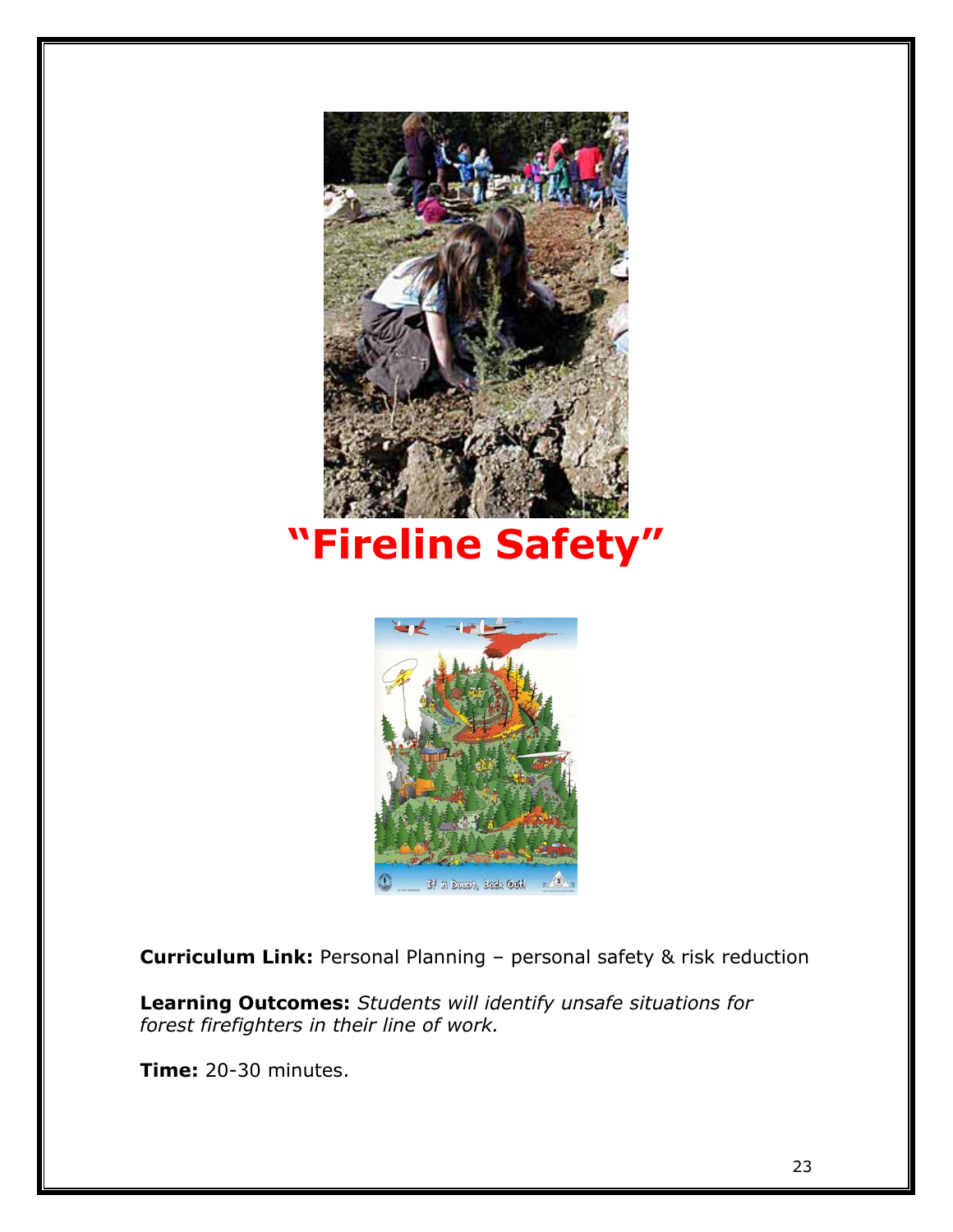**Evaluation:** Students are evaluated on their ability to recognize the hazards faced by forest firefighters and to describe them. (see blackline master #1 and appropriate rubric).

## **Materials:**

- evaluation form (blackline master  $#1$ )
- "If in Doubt, Back Out!" poster (blackline master #13)

## **Activity Summary:**

Students discuss their prior knowledge of forest firefighter's jobs with specific attention to how much risk is involved. Brainstorm the ideas on the board and then allow the students to complete blackline master #13 worksheet. Following the independent practice, have the students write about and/or draw 5 or more of these hazards and how they affect the work of firefighters.



#### **www.bced.gov.bc.ca/irp/**

This link provides you with access to the BC Ministry of Education's K-12 Curriculum and learning resources page. From here, one is able to access all of the IRP's created by the Ministry of Education.

#### **www.for.gov.bc.ca/protect/**

This link allows you to access the Ministry of Forests' Protection Branch homepage. From here, a wealth of information is available on the current wildfire situation, planning a "fire smart" community, information on firefighting and becoming a firefighter, weather and excellent maps of the province related to wildfire.

#### **http://www.cbc.ca/news/indepth/fightingfires/**

This address links you directly to a special CBC in-depth report on fighting fires in Canada. All of the information is current and Canadian. This site provides you with many excellent news stories, including: "The Tools", "The People", "The Ecological Benefits" and "Consequences of Climate". In addition to great access to relevant external links, this site allows you to enter the CBC archives and a special "for teachers" section.

#### **www.smokeybear.com**

This is an excellent site for children and teachers. An extremely user-friendly site, Smokeybear.com is divided into three sections. In the "Smokey Kids" section, one can play games, read stories, and learn interesting bear facts. In the "Only You" section, visitors are